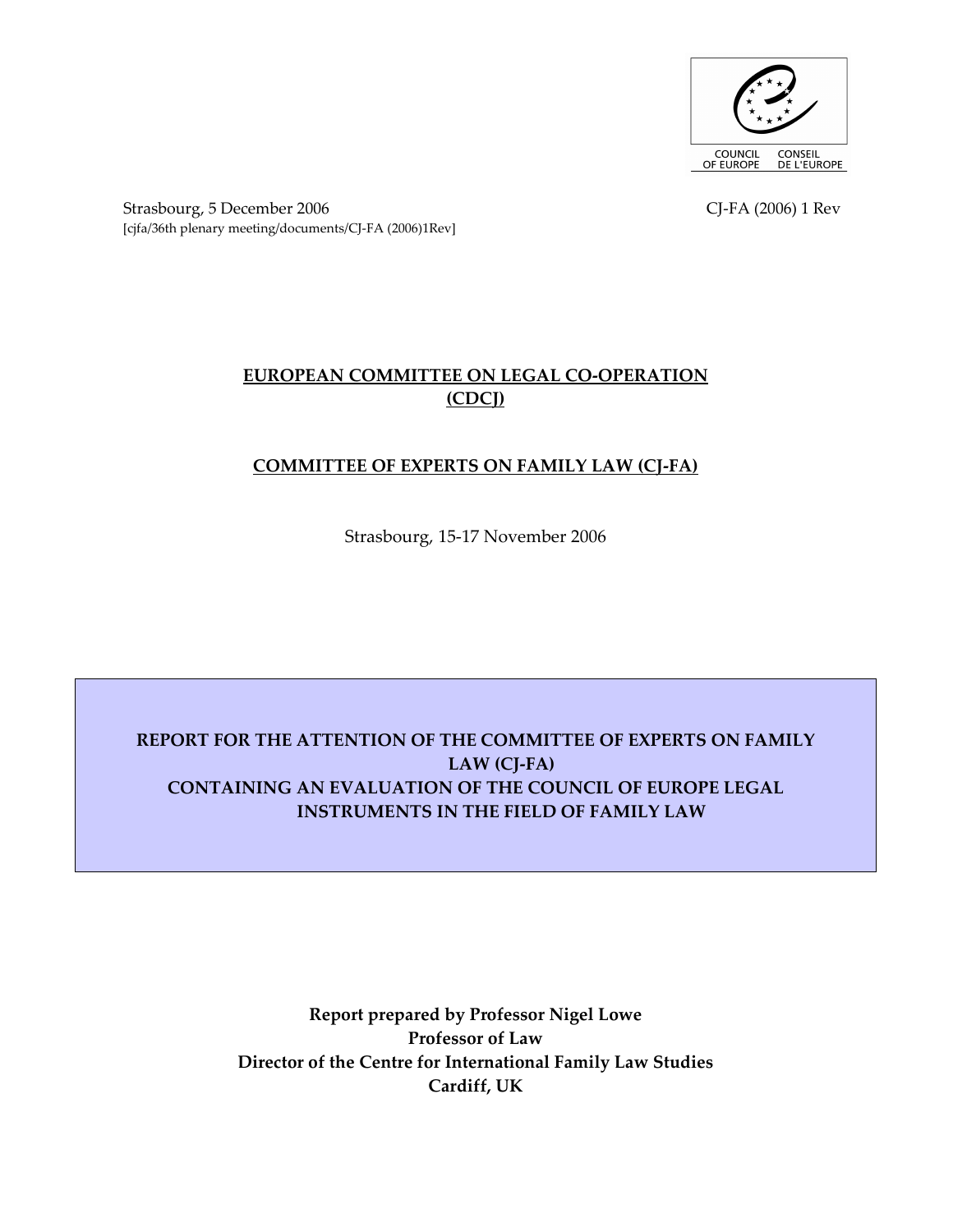Report prepared by Professor Nigel Lowe, Professor of Law and Director of the Centre for International Family Law Studies, Cardiff University Law School, Wales, UK<sup>∗</sup>

# I Terms of Reference and form of report

The terms of reference of this report are threefold, namely

- To evaluate the existing conventions, recommendations and regulations in the field of family law with a view to assessing whether they correspond to society's current needs and represent the standards of the Council of Europe;
- To examine the case-law of the European Court of Human Rights in the field of family law with a view to identifying areas where the European Committee on Legal Co-operation (CDCJ) and the CJ-FA can effectively contribute to the useful/best implementation of the European Convention on Human Rights, and
- To advise how the Council of Europe and in particular the CDCJ can ensure the monitoring of the family law legal instruments in its member states.

Implicit in the first two terms of reference is the invitation to suggest the direction that the Council's future work in the field of family law might or should take.

With these terms of reference in mind the report comprises the following:

- Introduction which explores the key issue of what the Council's role should be in the field of family law and in particular how its work relates to that of other international bodies; the different types and purpose of the instruments produced and the question of ratifications and accessions of the Council's instruments.
- An evaluation of the Council's existing family law instruments;
- How the instruments should be monitored;
- An evaluation of the relevant case-law of the European Court of Human Rights and its possible impact on the Council's future work; and finally
- What direction the Council's future family law programme might take.

# II Introduction

 $\overline{a}$ 

As the Council of Europe has itself said:<sup>1</sup>

"During the last thirty years there has been a period of intense legislative activity in the field of family law in the Council of Europe Member States. The Council has paid special attention to the need for reform and has, in particular, drawn up a large number of international instruments (Conventions and Recommendations) on this subject".

<sup>∗</sup> I am indebted to Sharon Willicombe of Cardiff Law School for typing this report under considerable pressure. I should also like to acknowledge the help of the Council's Secretariat (in particular Tracey Hudson) in dealing with my many queries.

<sup>1</sup> Council of Europe Achievements in the Field of Law: Family Law and the Protection of Children DIR/JUR (2002) 9 at p 9.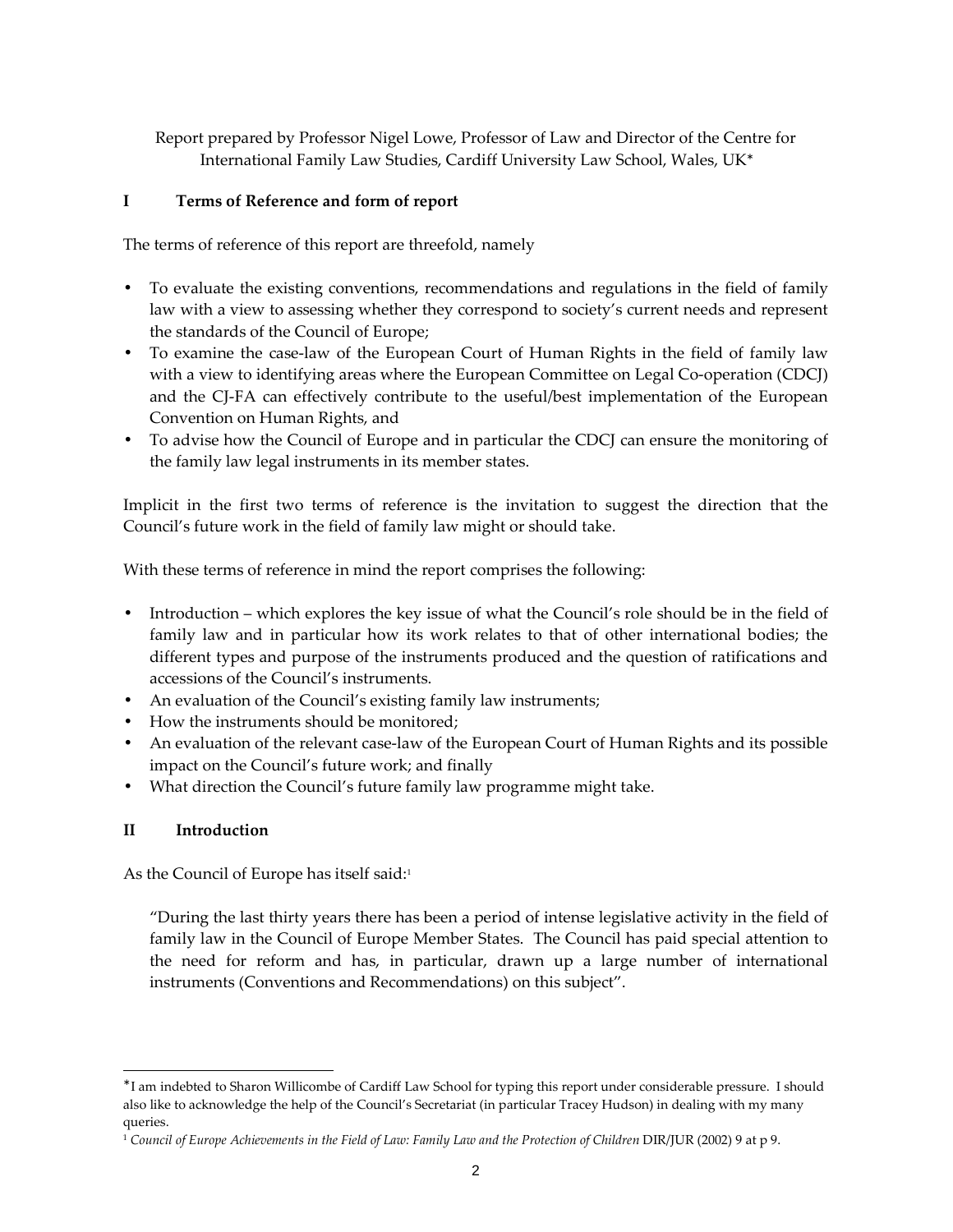One might add that during this period there has also been intense activity in the field of family law by the Hague Conference on Private International Law and, more recently, by the European Union.

# (a) The Inter-relationship between the Council's work and that of the Hague Conference and EU

Apart, then, from considering the current and future relevance and utility of the Council's international instruments (which will be undertaken in the next section) any review must also consider the Council's output and future work as against that done by other international bodies. It is a key thesis of this report that clashes of international instruments must be avoided (the author of this report has voiced concern elsewhere about the proliferation of international instruments and the resulting complexity).<sup>2</sup> It is also sensible, from a practical point of view, that the Council should not duplicate work done by others. How then does the Council's work relate to that of the Hague Conference and EU?

#### (i) The Hague Conference

As one might expect, given its name, the Hague Conference has traditionally been associated with private international law promoting internationally agreed rules of jurisdiction and consequent recognition and enforcement. It does not, generally, purport to govern internal laws.<sup>3</sup> Unlike the Council, membership of the Hague Conference is global (there are currently 65 member states) and worldwide accessions by non-member states are common (see further below). Like the Council, the Hague Conference has been very active in the field of family law. Over the last thirty years or so it has drawn up Conventions (the Hague Conference does not create instruments other than Conventions, that is, there is no Hague equivalent of the Council's stand alone resolutions and recommendations)<sup>4</sup> on the recognition of divorce and legal separation;<sup>5</sup> the celebration and recognition of the validity of marriages; the applicable law, recognition and enforcement of maintenance obligations;<sup>7</sup> international child abduction;<sup>8</sup> intercountry adoption<sup>9</sup> and on child protection.10 In terms of the number of Contracting States, the Abduction Convention and Intercountry Adoption Convention have been particularly successful, with 76 States ratifying or acceding to the former and 68 to the latter.

#### (ii) The European Union

<sup>2</sup> See e.g. N Lowe "International Conventions Affecting the Law Relating to Children – A Cause for Concern?" [2001] International Family Law 171 at 178-9.

<sup>3</sup> As an exception to this, the 1996 Hague Convention on the Protection of Children does affect domestic rules on the allocation of parental responsibility.

<sup>4</sup> Conclusions and recommendations are, however, made in the context of reviews of specific Conventions.

<sup>5</sup> Ie the 1970 Hague Convention on Recognition of Divorce and Legal Separation.

<sup>6</sup> Ie the 1973 Hague Convention on the Celebration and Recognition of the Validity of Marriages.

<sup>7</sup> Ie the 1973 Hague Conventions on the Law Applicable to Maintenance Obligations and on the Recognition and Enforcement of Decisions Relating to Maintenance Obligations. A new Convention on Child Support is currently being prepared.

<sup>8</sup> Ie the 1980 Hague Convention on the Civil Aspects of International Child Abduction.

<sup>9</sup> Ie the 1993 Hague Convention on Protection of Children and Co-operation in Respect of Intercountry Adoption.

<sup>10</sup> Ie the 1996 Hague Convention on Jurisdiction, Applicable Law, Recognition, Enforcement and Co-operation in Respect of Parental Responsibility and Measures for the Protection of Children. This is in fact the third Convention on the Protection of Children: the first was drawn up in 1902 and the second in 1961.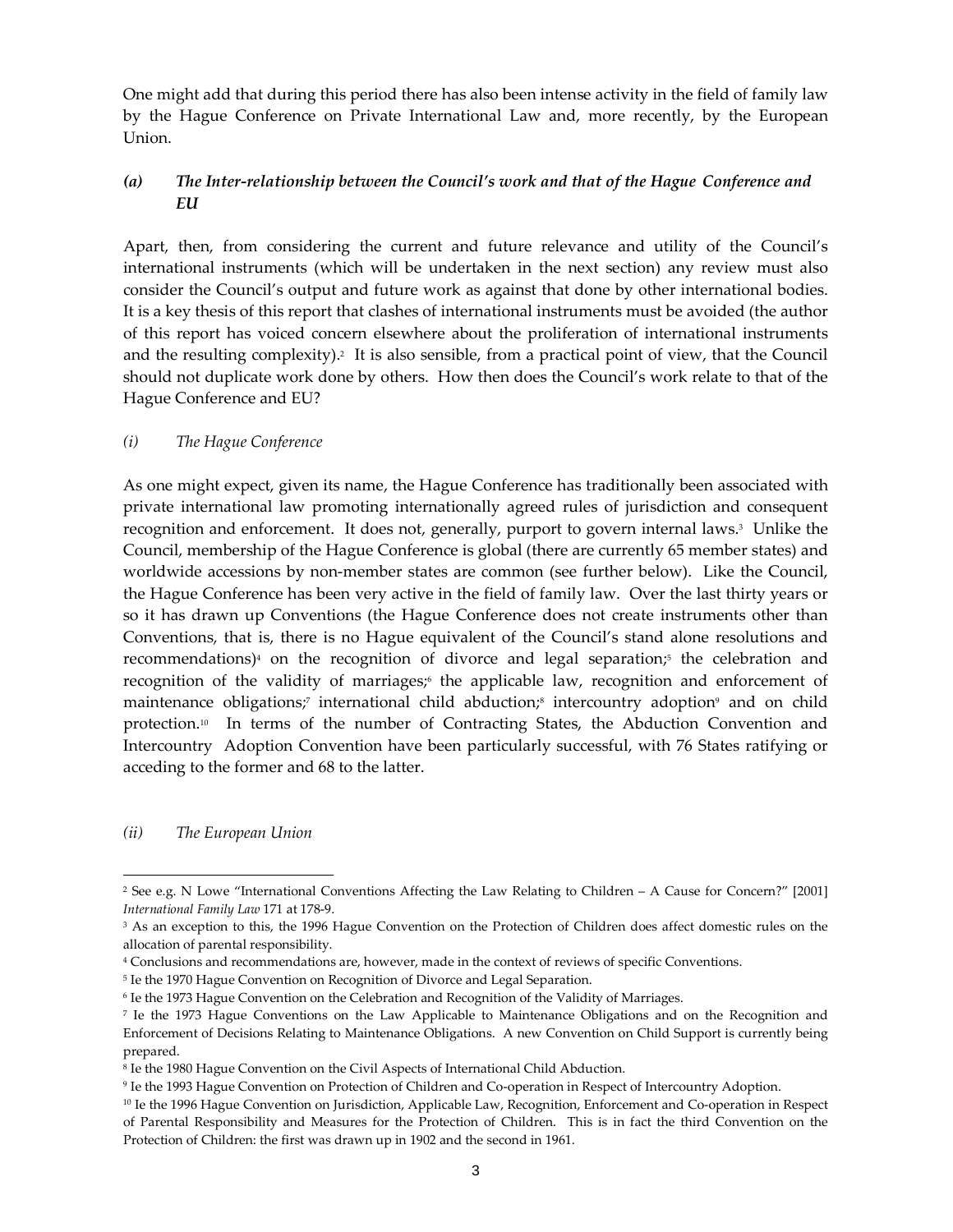A relative newcomer in the field of family law is the European Union which of course comprises less member states than the Council, though with the imminent succession by Bulgaria and Romania, there will be 27 member states. Although the EU has long had some potential to impact upon family law matters, until recently it did so only peripherally.<sup>11</sup> All that changed with the implementation in March 2001 of Council Regulation (EC) No 1347/2000 of 29 May 2000 on Jurisdiction and the Recognition and Enforcement of Judgments in Matrimonial Matters and in Matters of Parental Responsibility for Children of Both Spouses commonly referred to as "Brussels  $II''$ .<sup>12</sup> This instrument was originally drafted as a Convention but was converted to a Regulation (the significance of which is that in accordance with Article 249 EC it became directly applicable in member states party to it)<sup>13</sup> upon the basis of the Treaty of Amsterdam which brought judicial cooperation in civil matters squarely into the community framework. Subsequent to Amsterdam the European Council set out the so-called "Tampere milestones"14 which included the notion that "enhanced mutual recognition of judicial decisions and judgments and the necessary approximation of legislation would facilitate co-operation between authorities and the judicial protection of individual rights". In other words, the underlying rationale is that the free movement of judgments would facilitate the free movement of people within the Union. The Council accordingly endorsed the principle of mutual recognition as the "cornerstone of judicial cooperation in civil… matters within the Union".<sup>15</sup>

Notwithstanding the Tampere milestones the EU does not have unlimited law making competence. So far as family law is concerned competence rests upon Article 65 EC which opens with the words

 "Measures in the field of judicial cooperation in civil matters having cross-border implications… and insofar as necessary for the proper functioning of the internal market, shall include…"

It is generally thought<sup>16</sup> that Art  $65$  limits EC competence to cross-border issues affecting the proper functioning of the internal market which therefore excludes matters of purely domestic substantive family law. However, matters are not straightforward as (1) there is an inherent difficulty in drawing a firm line between a cross-border issue and one of pure domestic substantive law; (2) Article 308 EC provides "If action by the Community should prove necessary to attain… one of the objectives of the Community and this Treaty has not provided the necessary powers, the Council shall, acting unanimously on a proposal from the Commission, and after consulting the European Parliament, take the appropriate measures". However, notwithstanding the width of this provision it is unlikely to be considered to give general latitude to make substantive law provision, and (3) the Charter of Fundamental Rights of the European Union, Articles 7, 9 and 24 of which provide respectively for the right to respect for private and family life, the right to marry and found a family and for the right of the child inter alia to such protection and

l

<sup>&</sup>lt;sup>11</sup> See, for example, the discussion in C Hamilton and K Standly *Family Law in Europe* ( $1<sup>st</sup>$  edn) 580-597.

 $12$  Although this was first family law Regulation, it was inspired by what was then the 1968 Brussels Convention on Jurisdiction and Enforcement of Judgments in Civil and Commercial Matters, known as "Brussels I". That Convention was also converted into a Regulation (namely, Council Regulation (EC) No 44/2001 of 22 December 2000 on Jurisdictions and the Recognition and Enforcement of Judgments in Civil and Commercial Matters), but which came into force on 1 March 2002 ironically one year after Brussels II.

<sup>&</sup>lt;sup>13</sup> That is all Member States, except Denmark

<sup>14</sup> Named after its meeting held in Tampere in October 1999, see Bulletin EU 10-1999.

<sup>15</sup> Ibid at para 1.10, 33.

<sup>&</sup>lt;sup>16</sup> See e.g. M Jänterä-Jareborg "Unification of international family law in Europe – a critical perspective" Perspectives for the Unification and Harmonisation of Family Law in Europe CEFL Series No 4 (ed K Boele-Woelki) 194.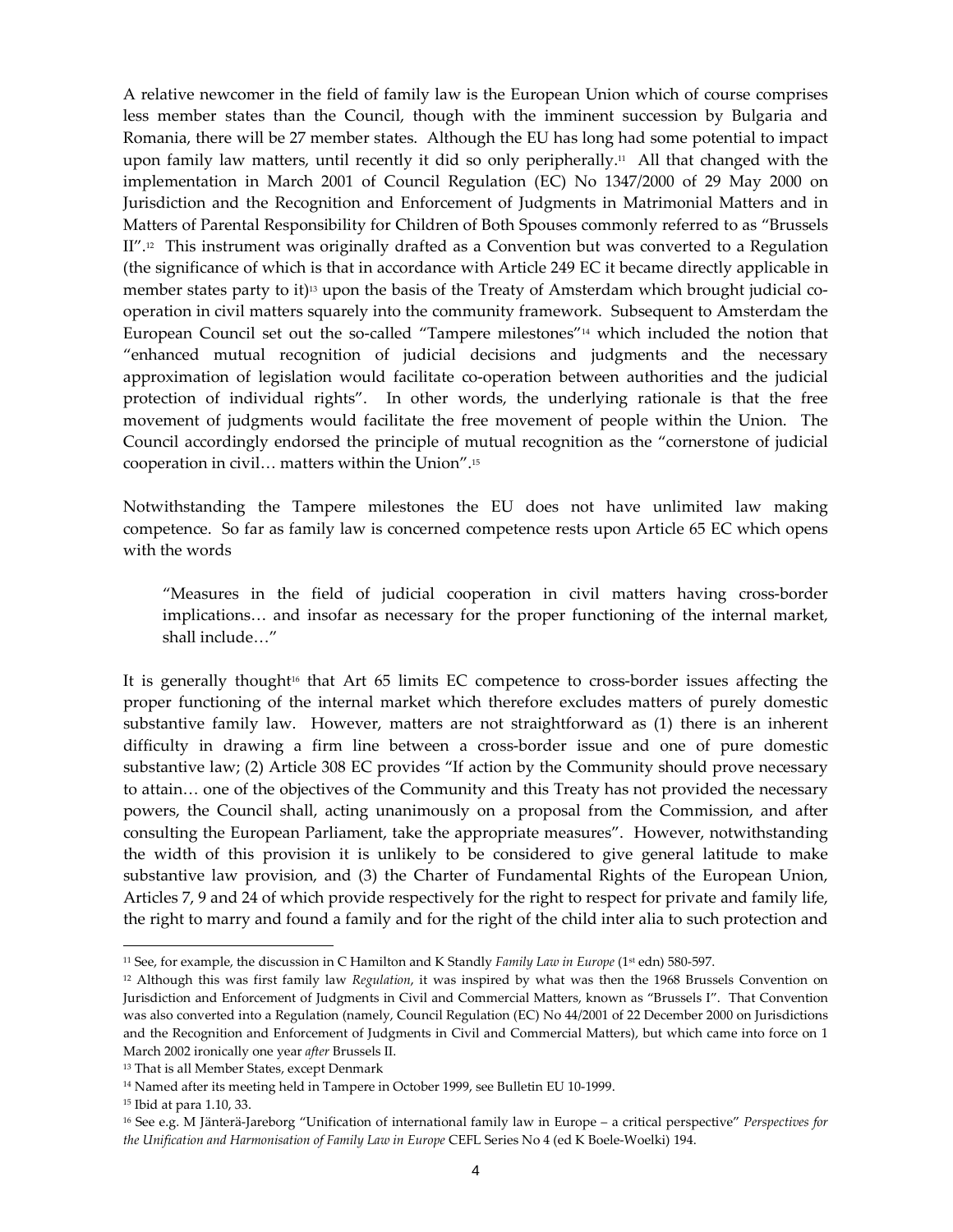care as is necessary for their well-being and to express their views freely (such views are to be taken into account on matters which concern them in accordance with their age and maturity) and to maintain on a regular basis a personal relationship and direct contact with both parents unless it is contrary to their interests. Although these rights seem to trespass upon internal substantive law, the Charter has not been incorporated into a Treaty and is thought to have declaratory force only.<sup>17</sup> Moreover, Article 51(2) EC states "The Charter does not establish any new power or task for the Community or the Union, or modify powers and tasks defined by the Treaties". However, notwithstanding this clear provision the EU Commission have already relied upon the Charter18 to include the child's right of continued contact and a right to be heard in the revised Brussels II Regulation (discussed below).

Issues of law making competence are not just important for determining what the EU can itself do, but also, following the so-called ERTA case law<sup>19</sup> (by which the European Court of Justice ruled that each time the community exercises its international competence by adopting provisions laying down common rules, it acquires *exclusive* external competence to undertake obligations with third countries that affect those rules or alter their scope), limit individual member states independent competence to ratify or accede to rather international instruments. This proved a thorny issue with regard to the European Convention on Contact Concerning Children, the opening for signing of which was delayed because of an argument about whether or not the Community and/or had competence to sign it.<sup>20</sup>

At the moment there are two Regulations affecting family law, namely, Brussels I and the revised Brussels  $\text{II}^{21}$  (variously referred to as BIIR, Brussels IIA or Brussels II Bis) which from 1 March 2005 replaced the original one. Brussels I provides a general framework for recognition and enforcement of civil and commercial judgments, including maintenance, but expressly excluding matters of status and rights of property arising from marriage. The revised Brussels II provides exclusive and separate rules of jurisdiction in relation to matrimonial proceedings (i.e. for divorce, annulment of marriage and separation but not directly for other issues such as for financial relief after divorce) and in respect of matters of parental responsibility for children and for a consequent scheme of recognition and enforcement. Unlike the original Brussels II, the revised Regulation applies to all civil matters<sup>22</sup> relating to the attribution, exercise, delegation, restriction and termination of parental responsibility. The Regulation does not, however, apply to the establishment or contesting of a parent-child relationship, adoption, names, emancipation, maintenance obligations, trusts or succession or measures taken as a result of criminal offences committed by children.<sup>23</sup>

<sup>&</sup>lt;sup>17</sup> See inter alia "Communication From the Commission on the Legal Nature of the Charter of Fundamental Rights of the European Union" Com (2000) 644 Final (11 October 2000).

<sup>18</sup> See the proposal dated 3.5.2002 (Com)(2002) 222 Final at p 7.

<sup>&</sup>lt;sup>19</sup> See Case 22/70, Commission v Council [Re European Road Transport Agreement] [1971] ECR 263, para 17; 2/91, "ILO Convention No 170 Concerning Safety in the Use of Chemicals at Work" [1993] ECR 1-1061, para 26; Opinion 1/94, "WTO" [1994] ECR 1-5267, para 77; and Opinion 2/92, "Third Revised Decision of the OECD on National Treatment" [1995] ECR 1-521, para 31.

 $20$  The power to do this is conferred by Art 22(1). The Commission maintained that by signing up to Brussels II, Member States lost their competence on issues of contact. Even now, no Member State of EU has been able to ratify this Convention – see further below. It has also prevented EU wide ratification the 1996 Hague Convention on the Protection of Children.

<sup>&</sup>lt;sup>21</sup> Council Regulation (EC) 2201/2003 OF 27 November 2003 concerning jurisdiction and the recognition and enforcement of judgments in matrimonial matters and in matters of parental responsibility, repealing Regulation (EC) No 1347/2000.

<sup>&</sup>lt;sup>22</sup> The original Regulation only applied to issues of parental responsibility for children of both spouses involved in matrimonial proceedings.

<sup>23</sup> Article 3.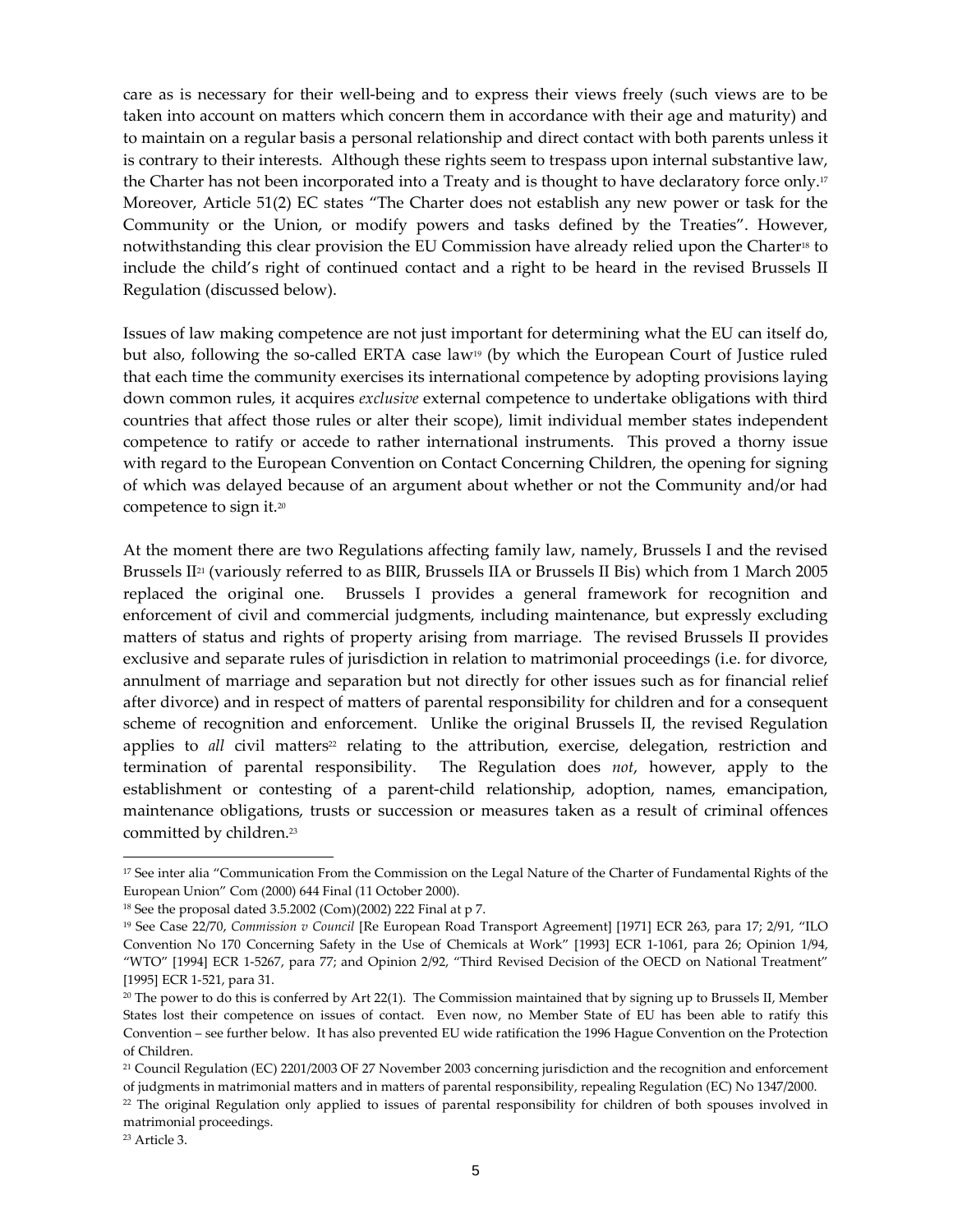Other Regulations are on their way. Negotiations are at an advanced stage for what will probably be known as Brussels III dealing with applicable law on divorce, annulment and separation,<sup>24</sup> and a Green paper on conflict of laws in matters concerning matrimonial property regimes, including the question of jurisdiction and mutual recognition has just been published.25 Their future agenda also includes mediation.<sup>26</sup>

#### (iii) The Council's position

The Council of Europe's mandate to draw up international instruments derives from Article 1 of the Statute of Europe, which states

- "a. The aim of the Council of Europe is to achieve a greater unity between its Members for the purpose of safeguarding and realising the ideals and principles which are their common heritage and facilitating their economic and social progress.
- b. This aim shall be pursued through the organs of the Council of Europe by discussion of questions of common concern and by agreements and common action in [among other matters] legal and administrative matters and in the maintenance and further realisation of human rights and freedoms".

Many of the international instruments produced by the Council refer to this general mandate in their preamble, though they do so in different ways. For example, the 1967 European Convention on the Adoption of Children refers to "the aim of the Council of Europe is to achieve a greater unity between its members for the purpose, among others, of facilitating their social progress". The 1975 European Convention on the Legal Status of Children Born out of Wedlock" refers to the aim "to achieve a greater unity between its members, in particular by the adoption of common rules in the field of law". The 1997 Convention for the Protection of Human Rights and Dignity of the Human Being with Regard to the Application of Biology and Medicine: Convention on Human Rights and Biomedicine refers to the aim of "the achievement of a greater unity between its numbers and that one of the methods by which that aim is to be pursued is the maintenance and further realisation of human rights and fundamental freedoms". Another variation found in Resolution (77)33 on the Placement of Children and Recommendation R (79) 17 Concerning the Protection of Children Against Ill-Treatment is to refer to the aim being "the achievement of greater unity between its members for the purpose of safeguarding and realising the ideals and principles which are their common heritage and of facilitating their economic and social progress". Other instruments simply refer to the aim "to achieve greater unity between its members".<sup>27</sup>

Although its mandate clearly extends to international regulation and control, what makes the Council unique in the European context (i.e. as against the Hague Conference and the European

<sup>24</sup> This is currently often referred to as Rome III.

<sup>25</sup> Com (2006) 400 final.

<sup>&</sup>lt;sup>26</sup> See Proposed Directive of the European Parliament and the Council on Certain Aspects of Mediation in Civil and Commercial Matters Com (2004) 718 final (22 October 2004).

<sup>&</sup>lt;sup>27</sup> See the 1996 European Convention on the Exercise of Children's Rights and the 1997 European Convention on Nationality.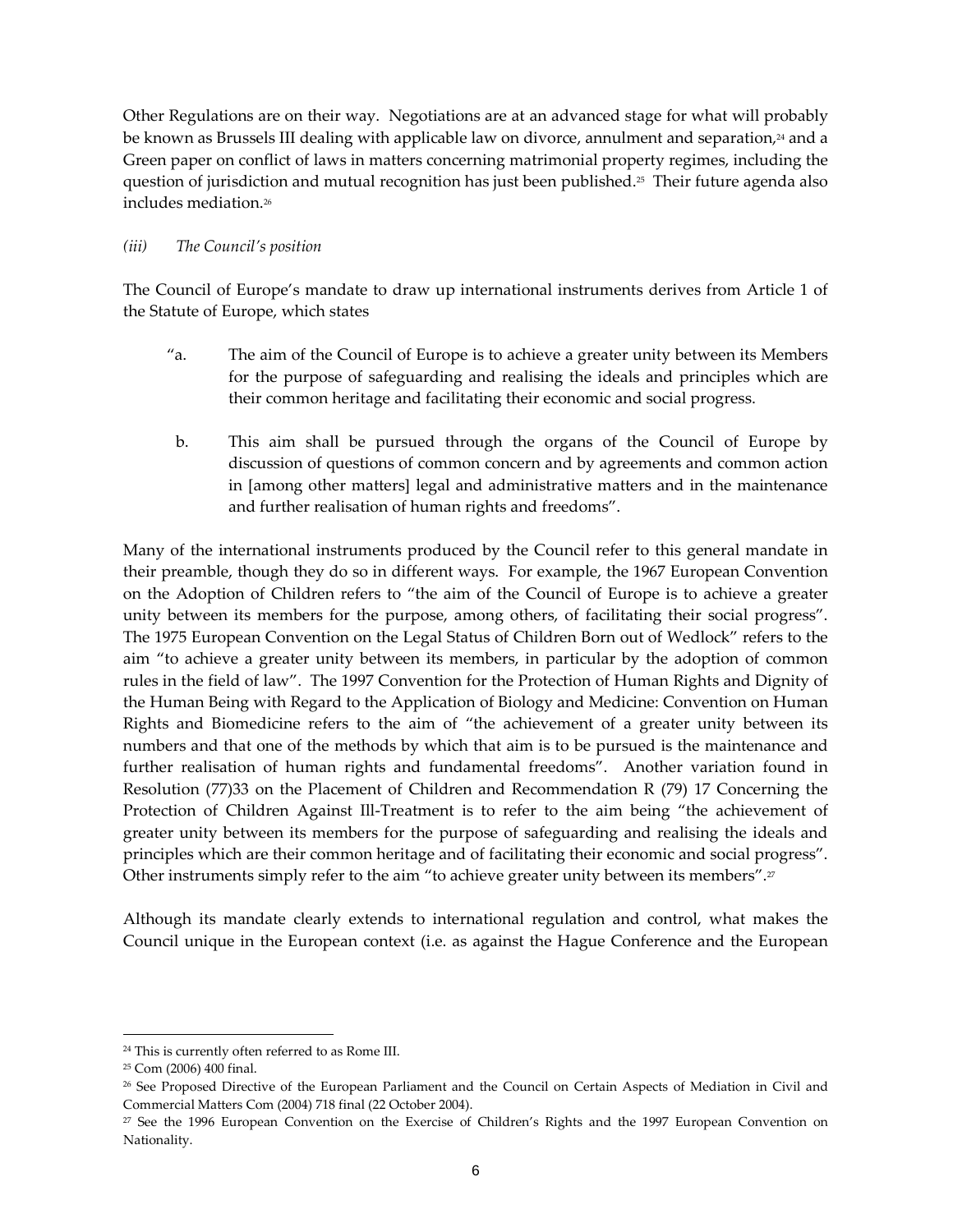Union) is its mandate to harmonise domestic laws. Indeed, as one former Head of the Private and International Law Division, Directorate of Legal Affairs at the Council has put it,<sup>28</sup>

"By promoting law reform, harmonisation and co-operation, the Council of Europe assists domestic laws to cope with the problems of both national and international families".

It is suggested that this norm setting approach, driven in part by rulings of the European Court of Human Rights (it is of course vital that the Council's work is informed by that Court's decisions)<sup>29</sup> is not only what the Council does best but also will generally avoid clashes with Hague or EU instruments. It is proposed, therefore, to add this criterion to that of modernity and utility when assessing existing instruments. It will also be an important consideration when planning future work. This theme will therefore be developed throughout this paper but at this stage it may simply be observed that the current work on adoption and on the establishment and legal consequences of parentage fall classically within the criteria. On the other hand, the 1980 Custody Convention strayed into the territory of private international law and though, ironically, attracting more Contracting States than other instruments, it was from the outset generally treated as of secondary importance to the 1980 Hague Abduction Convention and has now been virtually superseded by the revised Brussels II Regulation (see further below).

#### (b) The types of instruments produced by the Council

One of the curious features of the Council's work is the different types of international instruments produced, namely, Conventions, Recommendations and now, "White Papers". Conventions are familiar international instruments and require no further discussion. Recommendations, however, are unusual. Although often produced as the result of lengthy consultation and no less conditional on member states' general agreement, recommendations clearly have less standing than Conventions. They are not formally signed or ratified by member states and although there is power to monitor their implementation (Article 15 of the Statute of the Council of Europe empowers the Committee of Ministers to "request governments of members to inform it of the action taken by them with regard to… recommendations") there are no sanctions against "non compliance". They have aptly been described by one commentary<sup>30</sup> as "guidelines" and by another31 as "international aspirations".

What then is their utility? First, they have been and can be used as a prompt to member states to implement existing Conventions. Secondly, they can be used as the basis for future Conventions and thirdly, they have the advantage of providing international encouragement to member states to ensure that their national laws comply with recommendations but at the same time giving leeway as to how and when. They can also be used by the European Court of Human Rights when determining the extent to which a particular legal solution has been commonly embraced.

<sup>&</sup>lt;sup>28</sup> Margaret Killerby "The Council of Europe's Contribution to Family Law (Past, Present and Future)" in Families Across Frontiers (eds N Lowe and G Douglas) 13 at 25.

<sup>29</sup> Indeed, as para 1 of the Warsaw Declaration Third Summit of the Heads of State and Government of Member States of the Council of Europe, Warsaw, May 2005 (CM/2005 145 rev) states "The Council of Europe shall pursue its core objective of preserving and promoting human rights, democracy and the rule of law. All activities must contribute to this fundamental objective".

<sup>30</sup> Killerby, op cit, at 14.

 $31$  Lowe and Douglas Bromley's Family Law ( $10<sup>th</sup>$  edn) 27.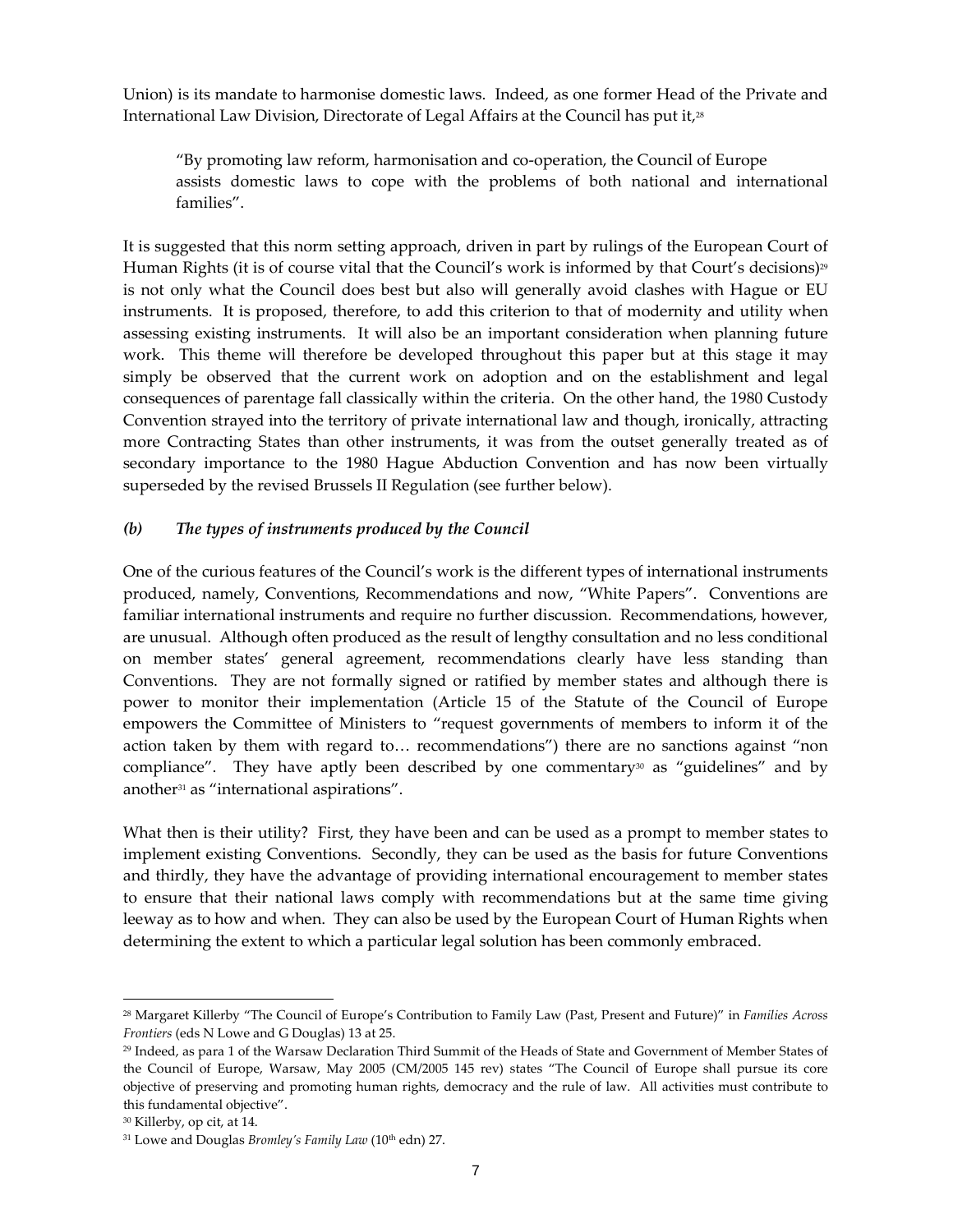There seems, however, to be no Council policy on the use of recommendations, and this seems worthy of review (see further below). One issue might be whether the Council should be able to withdraw or modify a recommendation.

For the sake of completeness mention needs to be made of the "White Paper" on "Principles Concerning the Establishment and Legal Consequences of Parentage". This is clearly a consultation paper but is something of a departure in the field of family law instruments. It raises the issue as to whether such White Papers should become common or at least more common practice.

# (c) Ratification and accession issues

It is a matter of concern that there have been relatively few ratifications particularly of the later family law conventions. It is especially disappointing that there have only been 10 ratifications with a further 14 signatures of the 1996 Convention on the Exercise of Children's Rights and only 3 ratifications with a further 14 signatures of the 2003 Convention on Contact Concerning Children. In the latter case matters have undoubtedly been complicated by the question of the individual competence of member states of the European Union to ratify and it may be that that has now become an issue with regard to the 1996 Convention. What this points to, however, is the need to consider these issues at the earliest point possible when preparing new Conventions, though of course making provision for the European Community to ratify, as in the case of the Contact Convention, might go some way to solving any problems.

It seems a good policy to facilitate as wide a commitment to the Council's Conventions as possible. Observer status at the drafting stage ought therefore to be encouraged as should accessions. In this respect it is notable that the 2001 European Convention on Cybercrime has been acceded to by the USA and signed by Canada, Japan, Montenegro and South Africa. This provides a useful precedent for any future family law instruments. Furthermore, in another welcome development of direct relevance to the family law field, it is to be noted that Canada, Mexico, Japan and the USA together with the United Nations Committee on the Rights of the Child and the European Community were invited as observers to the first meeting of the Standing Committee on the 1996 European Convention on the Exercise of Children's Rights held in June 2006.<sup>32</sup>

So far as accessions are concerned attention needs to be paid to the precise mechanisms. The 1967 Adoption Convention and the 1975 Convention on the Legal Status of Children Born Out of Wedlock simply stated that after entry into force the Committee of Ministers "may invite any nonmember State to accede…". On the other hand, while accessions to the 1980 Custody Convention, are at the invitation of the Committee of Ministers they are made subject to a "unanimous vote of the representatives of the Contracting States entitled to sit on the Committee". A similar wording can be found in the 2003 Convention on Contact Concerning Children and is proposed for the revised Convention on Adoption. A different and more elaborate provision is made in the 1996 Convention on the Exercise of Children's Rights inasmuch as the Committee of Ministers, either on its own initiative or following a proposal from the Standing Committee to that Convention and after consultation with the parties, can invite accessions by non-member states as well as the European Community, but it is still subject to a unanimous vote of the representatives of the Contracting States entitled to sit on the Committee of Ministers.

<sup>32</sup> T-ED 3 (2006) E.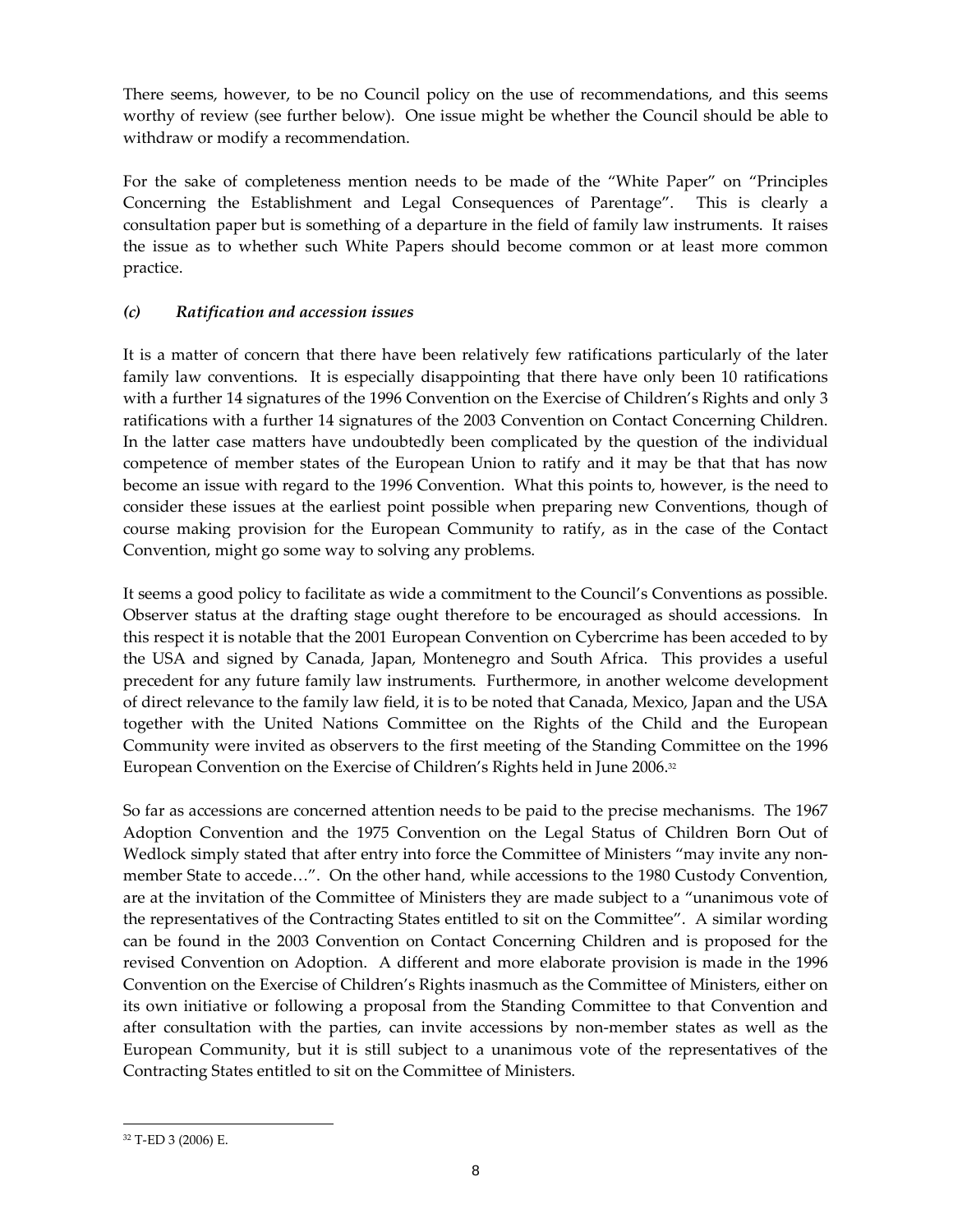All these provisions give the impression that accessions are unusual and, particularly, given the right of veto of existing Contracting States in many of the Conventions, are difficult. It might be more "accession" friendly if, in future Conventions, provision is made for an applicant State itself to apply to accede which is simply made subject to the approval of the Committee of Ministers after consultation with existing Contracting States.

#### III An Evaluation of the Existing Instruments

 $\overline{a}$ 

# (a) European Convention on the Adoption of Children 1967 and the draft European Convention on Adoption of Children (Revised)

The 1967 Adoption Convention was the first Convention in the field of family law drawn up by the Council. Its aim was to update and harmonise the laws of member states and thus to avoid conflict of laws where the adoption involves a child's transfer from one State to another. The Convention deals with the conditions for adoption and the type of adoption and contains provisions concerning such consequential issues as name, nationality and succession. It quickly attracted 19 ratifications and three signatures though it has since been denounced by Sweden and partially denounced by the United Kingdom (the only instance of a denunciation of a Council instrument in the field of family law). It is also potentially the first family law Convention to be completely revised.33 Such a revision is timely.

Although it is perhaps outside the terms of reference of this report to comment on the specific provisions of the draft, it may be observed that (i) requiring the consent of the child  $(Art 4(1)(b))$  is likely to be controversial. Such a recommendation was, for example, specifically not enacted in the recently implemented Adoption and Children Act 2002 in England and Wales in part because of the fact that it would place an unnecessary burden on the child. Would it not be preferable just to make provision for consultation as in Article 5(2)?;

(ii) Although the proposed Article 6(2), under which re-adoptions are restricted to certain limited circumstances, repeats Article 6(2) of the 1967 Convention it may be wondered whether it is too rigid. In particular it is not clear whether it permits a re-adoption following the *breakdown* as opposed to the "ending" of the first (query whether Article  $6(2)(d)$  could be interpreted as accommodating this scenario?).

One further point needs to be made, namely, the absence of any reviewing mechanism which needs to be addressed before finalising the instrument (see further below).

But these comments apart, the revised Adoption Convention satisfies the requirements of modernity and utility and happily sits with the 1993 Hague Intercountry Adoption Convention. It will therefore be a useful additional Convention in the field of family law.

# (b) The 1975 European Convention on the Legal Status of Children Born Out of Wedlock, Recommendation No R (84)4 on parental responsibilities and the "White Paper On Principles Concerning the Establishment and Legal Consequences of Parentage"

The 1975 Convention, which has been ratified by 21 States and signed by a further 4, seeks to assimilate the status of children born out of wedlock with that of children born in wedlock.

<sup>33</sup> Although the 2003 Convention on Contact Concerning Children amends and replaces Article 11(2) and (3) of the 1980 Custody Convention, see below.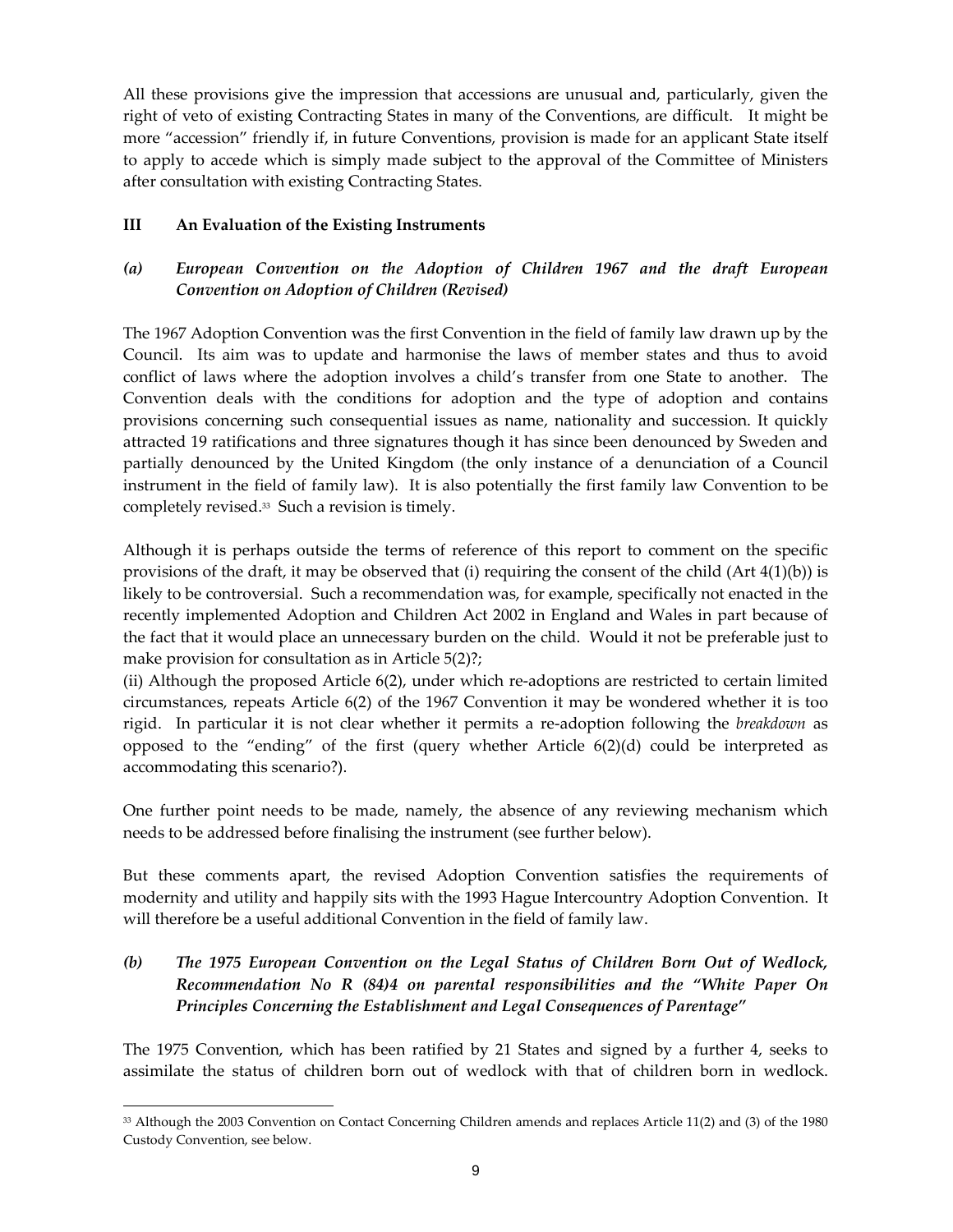Though important at the time of its conclusion, it has long been recognised that this Convention needs updating and indeed at its  $30<sup>th</sup>$  meeting in September 1997 the CJ-FA gave Working Party No 2 on the legal status of children the task of drawing up a report containing principles relating to the establishment and legal consequences of parentage. In 1998 the Working Party was mandated to prepare principles to be included in an international instrument (either a Convention or a Recommendation) on the legal status of children in the light of the proposals made during the XXVIIth Colloquy on European Law on legal problems relating to parentage (Malta, 1997). In the event the Working Party produced a "White Paper" On Principles Concerning the Establishment and Legal Consequences of Parentage, which was adopted by the CJ-FA in 2001, and published for consultation.34 The CJ-FA was mandated to produce a report taking into account comments made on the White Paper. At the time of writing, however, it has not yet done so.

Before examining the White Paper in more detail reference also needs to be made to Recommendation No R(84) 4 on Parental Responsibilities. That Recommendation comprises 11 Principles concerning the attribution and exercise of parental responsibilities (though it may be noted that the difference between attribution and exercise is not clearly delineated by the Recommendation).35 Although largely complimentary to the 1975 Convention, there is some direct overlap in the Recommendation, for example, the duty of all parents to maintain the child (Article 6 of the Convention and Principle 8 of the Recommendation) and the possibility of the parent with whom the child does not live to maintain a personal relationship with the child (Article 8 and Principle 8). On other occasions the relationship between the provisions requires careful analysis. Thus, for example, while Article 7 provides that "where the affiliation of a child born out of wedlock has been established as regards both parents, parental authority may not be attributed automatically to the father alone"; Principle 7(2) allows in these circumstances for parental responsibilities to be exercised by the father alone. The two provisions are compatible since the former is dealing with the attribution and the latter with the exercise of parental authority/responsibilities. In short, however, the relationship between the two instruments is problematic and any revision of the 1975 Convention should also take on board Recommendation (84) 4 so as to avoid both the inconvenience of having two instruments and the possibility of any perceived clash or inconsistency between them.

The White Paper comprises three parts; Part A: principles relating to the establishment of legal parentage; Part B: principles relating to legal consequences of parentage; and Part C: possible legal consequences where the parentage has not been established. Parts A and B are substantial containing 17 and 11 Principles respectively (Part C comprises just one Principle) and would largely update and replace the 1975 Convention as well as covering other areas. The replacement provisions are not in the same order as the 1975 Convention, for example, while Principles 1 and 2 roughly equate to Articles 2 and 3 of the Convention (establishment of maternal and paternal affiliation respectively), Article 6 would be replaced by Principle 26 in the White Paper (parental obligation to maintain), and Article 7 by a combination of Principles 19 and 20 (in whom parental responsibilities are vested and by whom exercisable). It would be helpful if the derivations are spelt out in the Explanatory Report.

Not all the provisions of the 1975 Convention are covered by the White Paper's Principles. One of these, Article 9 which deals with succession (a child born out of wedlock should have the same

<sup>34</sup> CF-FA (2001) 16 rev.

<sup>&</sup>lt;sup>35</sup> Ie there are no discrete parts of the Recommendation focused respectively on attribution and exercise. Indeed, some Principles e.g. Principle 7 deal with both.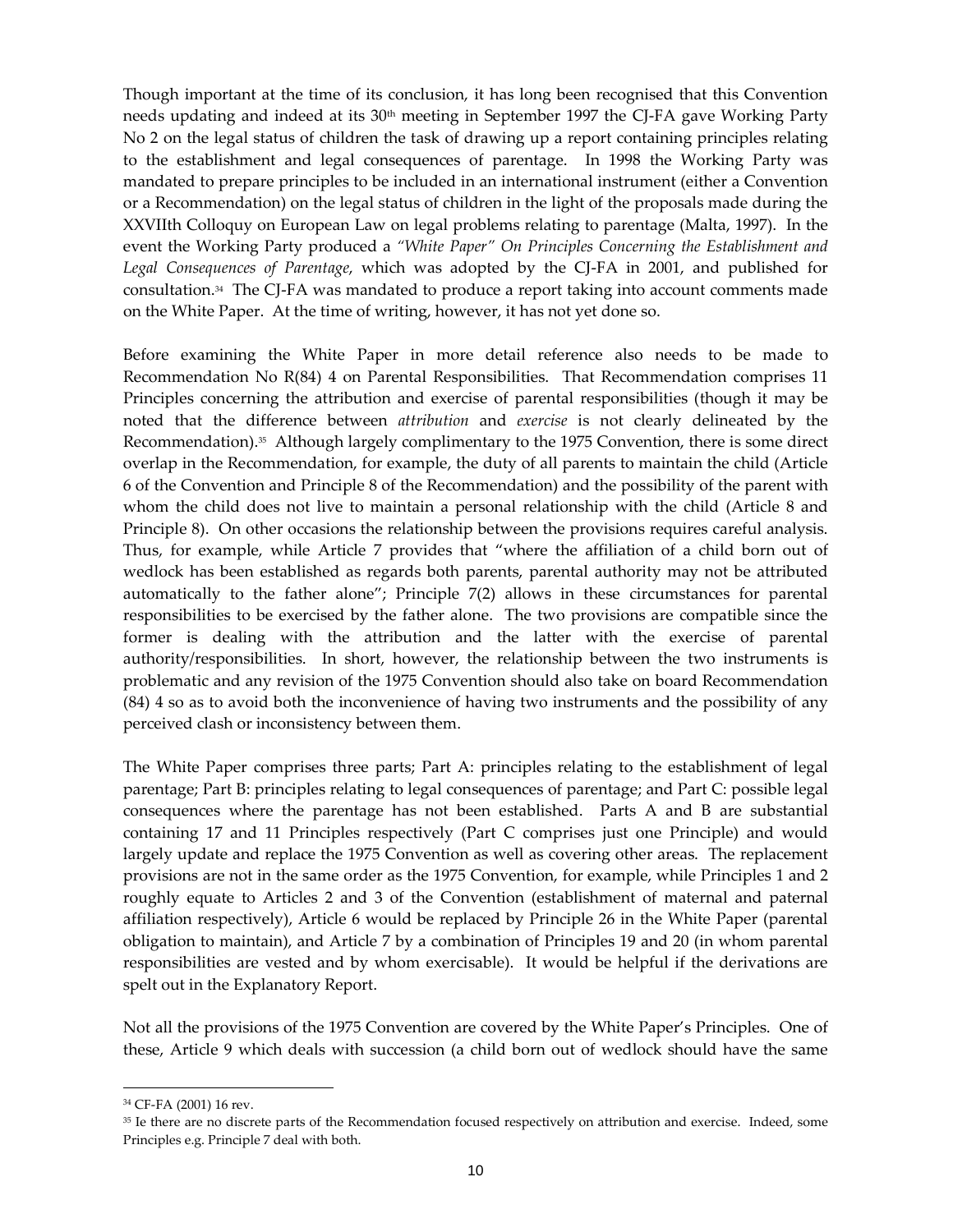rights of succession as a child born in wedlock) is, however, expressly discussed at pars 85 and 86 of the White Paper. But nothing is said about Article 10 under which a parents' subsequent marriage confers the legal status of a child born in wedlock. It may be, of course, that this provision is considered now to be outdated and unnecessary, but the White Paper's silence is not helpful. Another Article, Article 8 which deals with access, is also not dealt with in the White Paper though this is covered by the Convention on Contact Concerning Children, but again some express reference in the Explanatory Notes would be helpful.

The White Paper's Principles also generally updates and replaces those in Recommendation 84 (4) though again not in the same order. Thus Principle 18 of the White Paper (defining parental responsibilities) is the equivalent to Principle 1 of the Recommendation; Principle 19(1) (attribution of parental responsibilities) is equivalent of Principle 5 of the Recommendation; Principle 20 (insofar as it deals with the exercise rather than the attribution of parental responsibilities) is the equivalent of Principle 2; Principle 21 (right of child to express views etc) is the equivalent of Principle 3; Principle 22 (effect of divorce etc) is the equivalent of Principle 6; Principle 23 (effect of death) is the equivalent of Principle 9; Principles 24 and 25 (deprivation of parental responsibilities) cover Principle 4 and Principle 26 (obligation to maintain) is the equivalent of Principle 8 of the Recommendation. There is, however, no systematic reference to the Recommendation in the White Paper and it is suggested that there should be. Moreover, not all the Recommendation's Principles are accommodated by the White Paper. In particular, there is no equivalent of Principle 10 (joint exercise of responsibilities by agreement), nor of Principle 11 (the right to be informed of the exercise of responsibilities). It is suggested that these gaps need to be addressed.

Although the White Paper's Principles provide a rational scheme it is not above criticism. First, it does not clearly differentiate between the attribution and exercise of parental responsibilities nor with whether legal parenthood should be distinct from parents having parental responsibilities. Secondly, it is perhaps odd (certainly as a matter of structure) to deal with maintenance (Principle 26), name (Principle 27) and nationality (Principle 28) after dealing with parental responsibilities. There is also a gap in that nothing is mentioned of citizenship. Thirdly, Principles 15 and 16 (on adoption) are surely too extensive and in any event overlap with the draft Adoption Convention. Fourthly, there are the already identified gaps of coverage of the 1975 Convention and the 1984 Recommendations. Regard also needs to be had to recent rulings by the European Court of Human Rights<sup>36</sup> that limits on the ability to initiate paternity proceedings need to be proportionate and non discriminatory. In addition, the "Principles Regarding Parental Responsibilities" recently drafted by the academic body, the Commission on European Family Law (CEFL), could also profitably be consulted and even accommodated. To accommodate some of these criticisms, consideration could be given to having a section on the consequences of parentage for the child.

Notwithstanding the above comments, it is suggested that a new instrument (in the author's firm view, it should be a Convention) on Parentage is essential. Such an instrument should *clearly* replace the 1975 Convention and 1984 Recommendations. The new instrument would satisfy the

<sup>&</sup>lt;sup>36</sup> E.g.Paulik v Slovakia (Application No 10699/05), [2006] 3 FCR 323, Tavli v Turkey (Application No 11449/02), Rozanski v Poland (Application No 55339/00), [2006] 2 FCR 178, Mizzi v Malta (Application No 26111/01), [2006] 1 FLR 1048 and Shofman v Russia (Application No 74826/01) [2006] 1 FLR 680. Note also Mikulic v Croatia [2002] 1 FCR 720 in which a court's inefficiency in determining paternity was held to be in breach of the child's Article 8 rights to have her personal identity resolved without unnecessary delay; and Karcheva and another v Bulgaria (Application No 60939/00), [2006] 3 FCR 434 in which the undue length (over 6 years) of proceedings to resolve paternity was held to violate Article 6.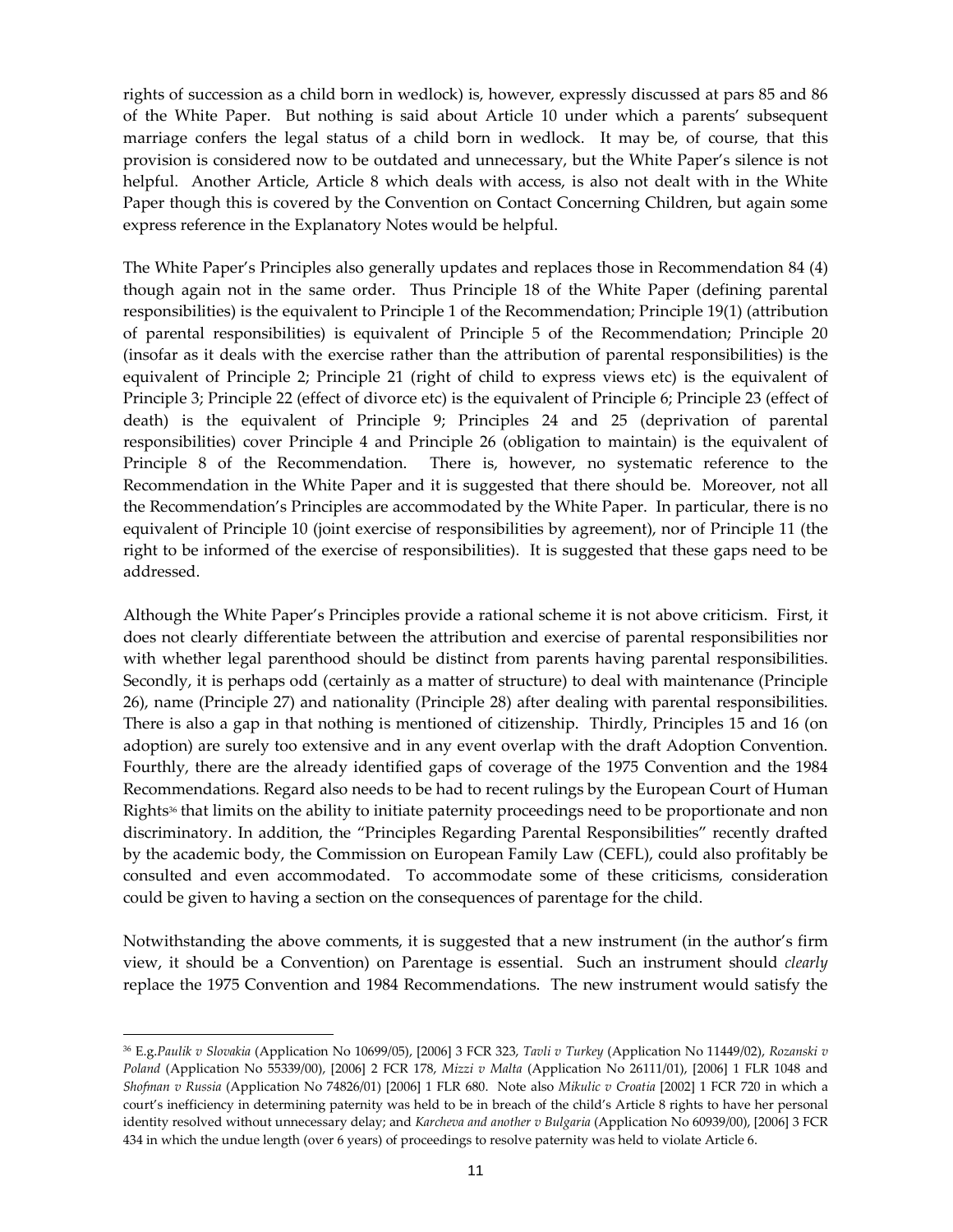criteria of modernity and utility and would not clash with any other existing international instruments. It is suggested that work on this should be regarded as a top priority.

#### (c) The 1980 European Convention on Recognition and Enforcement of Decisions Concerning Custody of Children and a Restoration of Custody of Children

The 1980 Convention is the most widely accepted of all the European Conventions in the field of family law, having been ratified by 34 States, acceded to by one and signed by a further State. It has been augmented by two Recommendations, namely Recommendation No R (95)6 and Recommendation R(99)7. Both urged those States that had not already done so, to sign and ratify both the European Convention and the 1980 Hague Abduction Convention. The 1995 Recommendation also sought to encourage States to improve the operation of transfrontier access to children and, mindful of the delay of repatriation of a child where neither parent is able or willing to pay for its costs, urged States "to secure the rapid return of a child in compliance with a court decision". The 1999 Recommendation urged Contracting States to withdraw reservations and "whenever possible" to make a decision concerning recognition and enforcement within six weeks from the date of the commencement of the proceedings before the judicial authority.

Although commonly perceived as an instrument for dealing primarily with child abduction, or what the Convention itself refers to as "improper removals", the Convention has a wider ambit, namely, as its title indicates, the recognition and enforcement of decisions relating to the custody of and access to children under the age of 16. At the time of its original conception, $37$  there was a desperate need for some form of international regulation in this area and there were no competing instruments or even proposals.38 However, notwithstanding the innovation both of extending the technique of recognition and enforcement to custody orders (which had hitherto been ignored by other instruments) and of creating a Central Authority to administer the day-to-day working of the Convention, the instrument was quickly overshadowed by the 1980 Hague Abduction Convention which came into force just three months after the European Convention.

The European Convention has generally been perceived as being more complex than the Hague<sup>39</sup> and though States found it convenient to ratify both instruments, it was evident that the European Convention was invoked only in a minority of abduction cases. $40$  There is, however, one area where the European Convention is superior to that of the Hague, namely, in relation to access since unlike under the latter instrument, under the former there is a clear *Convention* obligation upon the courts to recognise and enforce such orders. <sup>41</sup> But even this advantage has now been all but negated by the revised Brussels II Regulation which came fully into force on 1 March 2005 and

<sup>37</sup> Viz the Seventh Conference of European Ministers held at Basle in 1972 which was concerned with ways of improving co-operation in respect of guardianship and custody of children, based on a report presented by the then Austrian Minister of Justice, Christian Boda, see the Council's Explanatory Report to the Convention and R L Jones "Council of Europe Convention on Recognition and Enforcement of Decisions Relating to the Custody of Children" (1981) 30 ICLQ 467.

<sup>&</sup>lt;sup>38</sup> The Hague's work on child abduction did not begin until 1976, see Lowe, Everall and Nicholls International Movement of Children, Law Practice and Procedure at 12.1.

<sup>39</sup> See C Bruch "How to Draft a Successful Family Law Convention: Lessons from the Child Abduction Convention" in Doek, Van Loon and Vlaardingerbroek (eds) Children on the Move 47 at 54.

<sup>40</sup> Ie in less than 10% of cases, see N Lowe and A Perry "International Child Abduction – The English Experience" (1999) 48 ICLQ 127.

<sup>&</sup>lt;sup>41</sup> Indeed, in Re G (A Minor)(Enforcement of Access Abroad) [1993] Fam 216 Hoffmann LJ expressly advised English practitioners to use the European Convention in preference to the Hague.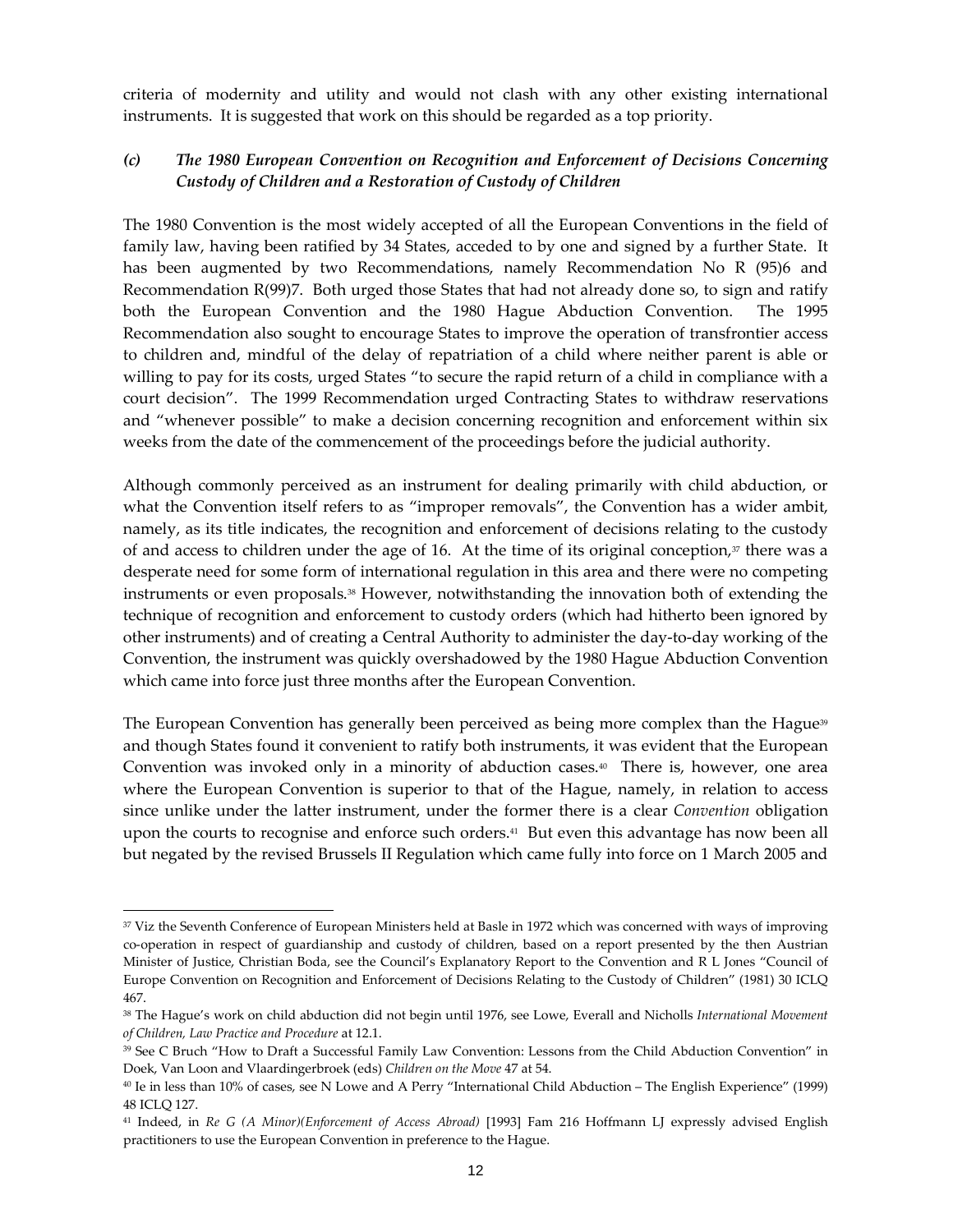which takes precedence over both the European and Hague Conventions. $42$  It is now the case that as between member states of the European Union (except Denmark) recognition and enforcement both of custody or access orders is *exclusively* governed by the revised Brussels II Regulation. This in turn means that the European Convention can only be invoked by or "against" Contracting States that are not party to Brussels II, namely (at the time of this report) Bulgaria, Denmark, Iceland, Liechtenstein, Moldova, Norway, Romania, Serbia, Switzerland, the former Yugoslav Republic of Macedonia, Turkey and Montenegro. With their accession to the European Union in 2007, Bulgaria and Romania will become parties to Brussels II. Even in these cases, with the exception of Liechtenstein, which alone of the Contracting States to the European Convention, is not a Contracting State to the Hague Convention, the probability is that in the vast majority of cases it will be the Hague Convention that is invoked and not the European. Even the advantage of using the European Convention in relation to access will diminish if States choose to ratify the 1996 Hague Convention on the Protection of Children and the Council's own 2003 Convention on Contact Concerning Children since both also deal with that area.

What conclusions should be drawn from these developments? There are two. First, there seems no point in actively promoting the Convention. It has essentially served its purpose though, equally, if States choose to preserve it (and no State has yet denounced it) there is no need, even if it were possible, to revoke the Convention altogether, for example, by encouraging denunciations. The second point is that the history of the Convention illustrates the dangers and complexities of dealing with private international law issues. This is not to say that the Council should never venture into this arena but that it should at least be alive to the potential problems of doing so.

#### (d) The 1996 European Convention on the Exercise of Children's Rights

The 1996 Convention, which has been ratified by 10 States and signed by a further 14, is essentially designed to underpin the United Nations Conventions on the Rights of the Child (particularly Article 12(2)) by providing for the procedural rights of children to be heard in legal proceedings.

In 1990 the Parliamentary Assembly adopted a Recommendation on the rights of children<sup>43</sup> which included an invitation to the Committee of Ministers to take steps to examine the possibility of drawing up a legal instrument to secure among other things the rights of children in court proceedings. Following this invitation the Committee of Experts on Family Law were given the task of preparing an appropriate instrument on certain questions relating to the rights of children not already covered by the UN Conventions. That Committee decided<sup>44</sup> to prepare an instrument "which would facilitate the exercise of children's rights by strengthening their procedural rights" so as to ensure, in the words of Article 1(2), that "children are, themselves or through other persons or bodies, informed and allowed to participate in proceedings affecting them before a judicial authority".

Article 1(3) confines the Convention's application to "family proceedings, in particular those involving the exercise of parental responsibilities such as residence and access to children", while Article 1(4) requires Contracting States to "specify at least three categories of family cases before a judicial authority to which this Convention shall apply". Curiously, "family cases" are not defined in the Convention but according to the Explanatory Report<sup>45</sup> examples of categories which *may* be

 $42$  See respectively Article  $60(d)$  and (e) of the revised Regulation.

<sup>43</sup> Recommendation 1121 (1990).

<sup>44</sup> See Margaret Killerby "The Council of Europe's Contribution to Family Law", op cit n 26, at 25.

<sup>45</sup> Published by the Council of Europe, 1997, see para 17.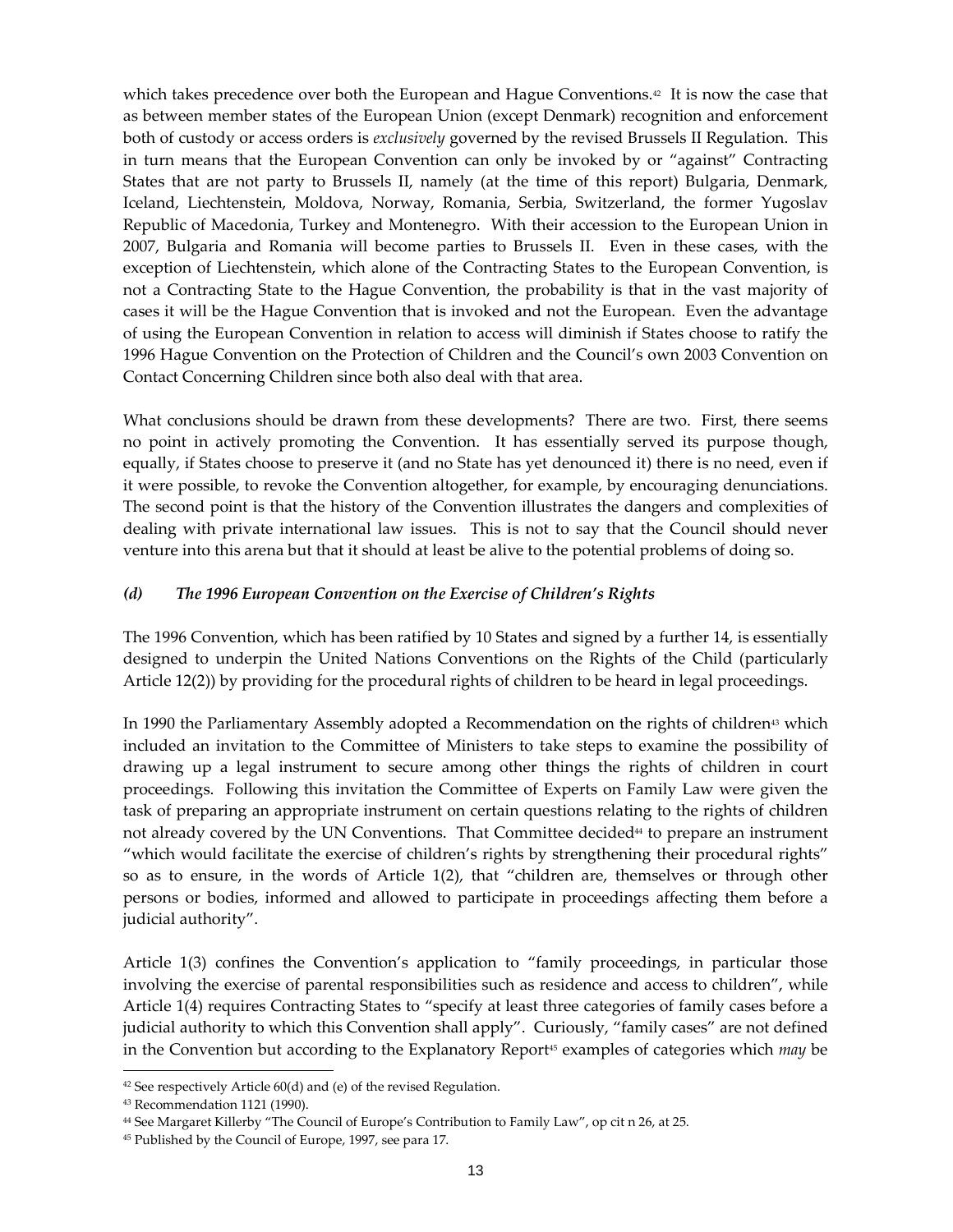specified are custody, residence, access, questions of parentage, legitimacy (declaration, contestation), adoption, legal guardianship; administration of property of children; care procedures; removal or restriction of parental responsibilities; protection from cruel and degrading treatment and medical treatment.

Whether Article 1(4) is wise can be debated for what it means is that even among Contracting States there may be no uniformity on which areas are covered by the Convention. Furthermore, it allows States to nominate relatively narrow areas. Another difficulty is that the Explanatory Report is loosely worded and could be interpreted as permitting States to nominate their own categories of cases.

The substantive part of the Convention makes important provision for

- children's procedural rights in particular the right, if considered by internal law as having sufficient understanding, to be informed and express views in proceedings (Article 3) and the right to apply for the appointment of a special representative (Article 4);
- the role of judicial authorities in particular the duty to consider whether it has sufficient information at its disposal to take a decision in the best interests of the child and, if not, to obtain further information; to ensure that children having sufficient understanding have received all relevant information; to consult the child in appropriate cases; to allow the child to express his or her views and to give due weight to those views (Article 6); to act speedily (Article 7); and to appoint a special representative for the child in cases where holders of parental responsibilities are precluded from representing the child as a result of a conflict of interests between them and the child (Article 9);
- the role of representatives in particular to provide to a child having sufficient understanding, relevant information and explanations of the possible consequences of compliance with his or her views and to determine those views and present them to court (Article 10).

In addition, Article 13 encourages States to make provision for mediation and other processes to resolve disputes so as to avoid proceedings being taken before a judicial authority.

One further innovation of the Convention is the creation of a Standing Committee to keep the Convention under review and to make any recommendations or propose amendments (Article 16).<sup>46</sup>

It was anticipated that the 1996 Convention would attract widespread ratification<sup> $\sigma$ </sup> but the response has (so far) been more muted (see above). One suspects that one of the reasons that States have not ratified the Convention is the reluctance to commit themselves to the costs of compliance even in three nominated areas of family cases. Ironically, a lot of the criticism of the Convention is that it does not go far enough; in particular it is complained that it "back-pedals" on the aims of Article 12 of the UN Convention by only applying children considered by internal law as

1

<sup>46</sup> According to Article 18, the Standing Committee should have been invited to meet within three years of the Convention coming into force. In fact it did not meet until June 2006 (see Standing Committee on the European Convention on the Exercise of Children's Rights (T-ED), T-ED 3 (2006) E, nearly six years after the Convention came into force. See further below.

<sup>47</sup> See Killerby, op cit n 26, at 25.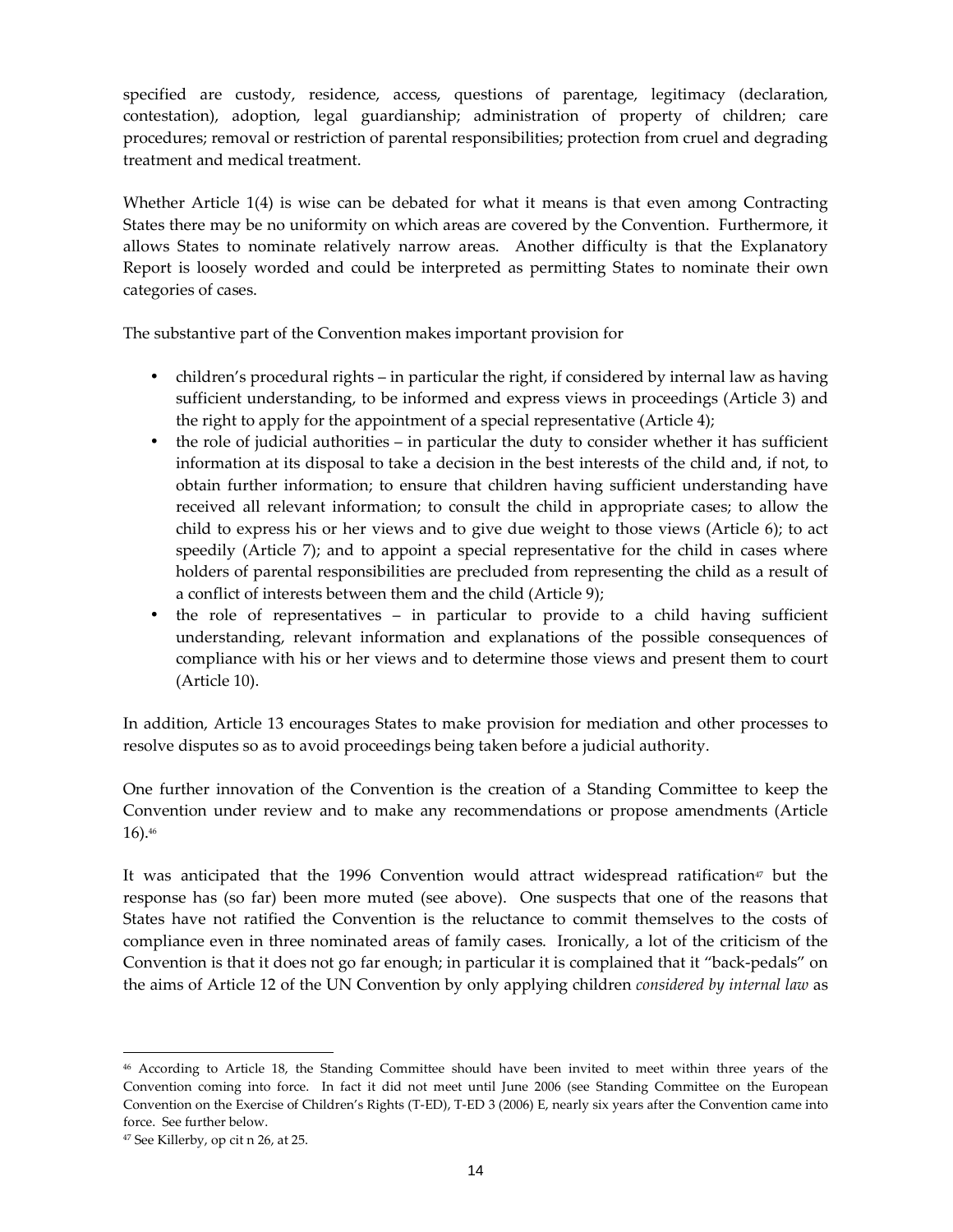having sufficient understanding which according to one commentator<sup>48</sup> "enables a state to adopt an arbitrary and extremely high qualifying age before children can be deemed of "sufficient understanding", irrespective of the actual competence of children below it". Others $49$  complain that it is "weak" and "toothless" especially when compared with the European Convention on Human Rights.

Notwithstanding these criticisms the Convention does serve a useful purpose. The Committee of Experts on Family Law were obviously right to identify that a weakness of the UN Convention is that children may not be able to exercise their substantive rights and appropriate procedural measures to back them up. The 1996 Convention goes some way to address that weakness albeit in a limited way. The criticism that the Convention does not go far enough is not entirely well made since (a) it is *not* in derogation of the UN Convention so that Article 12 of that Convention still imposes a wider international obligation on State parties to that Convention<sup>50</sup> and (b) the assertion that States could fix an *arbitrarily* high qualifying age of competence, overlooks the impact of the European Convention on Human Rights and the potential scrutiny of the European Court at Strasbourg. That court is unlikely to accept that arbitrary assessments of competence will satisfy the requirements of a fair trial under Article 6 or justify interference with family life under Article 8.

The lack of "teeth" for enforcing the Convention is a more telling criticism, though whether the creation of a more effective monitoring system would encourage more ratifications is perhaps debatable. Certainly, the Standing Committee does not operate as a scrutiny committee to ensure individual State compliance. Perhaps consideration could be given to "beefing up" the Standing Committee's role in this regard.

For all its imperfections, the 1996 Convention is worth pursuing. It is the only international instrument that attempts to spell out the obligations under the UN Convention on the Rights of the Child. It deals with a key area of importance and one which is likely to become more rather than less important as legal systems are increasingly moving away from treating children as passive victims of family breakdown towards regarding them as participants and actors in their family justice system. It is therefore recommended that renewed effort be made to encourage States to ratify the Convention or at least to provide some explanation as to why they are not prepared to do so.

#### (e) The 2003 European Convention on Contact Concerning Children

 $\overline{a}$ 

The European Convention on Contact Concerning Children was finally opened for signature on 3 May 2003<sup>51</sup> and has now been ratified by 3 States and signed by 14 others. One stumbling block for ratifications is the competence of individual member states of the European Union to be able to do so (discussed above).

 $48$  J Fortin Children's Rights and the Developing Law ( $2<sup>nd</sup>$  edn) 201. See also, for a comprehensive critique, C. Sawyer "One step forward, two steps back – the European Convention on the Exercise of Children's Rights" [1999] 11 CFLQ 151. <sup>49</sup> M Freeman The Moral Status of Children 39.

<sup>&</sup>lt;sup>50</sup> Which can therefore be subject to adverse comments by the UN Committee on the Rights of the Child which scrutinises the UN Convention.

<sup>&</sup>lt;sup>51</sup> It had been planned to open the Convention for signature during the 6<sup>th</sup> European Conference on Family Law in October 2002 but this was delayed to resolve a dispute over EU Member States' competence to sign and ratify it.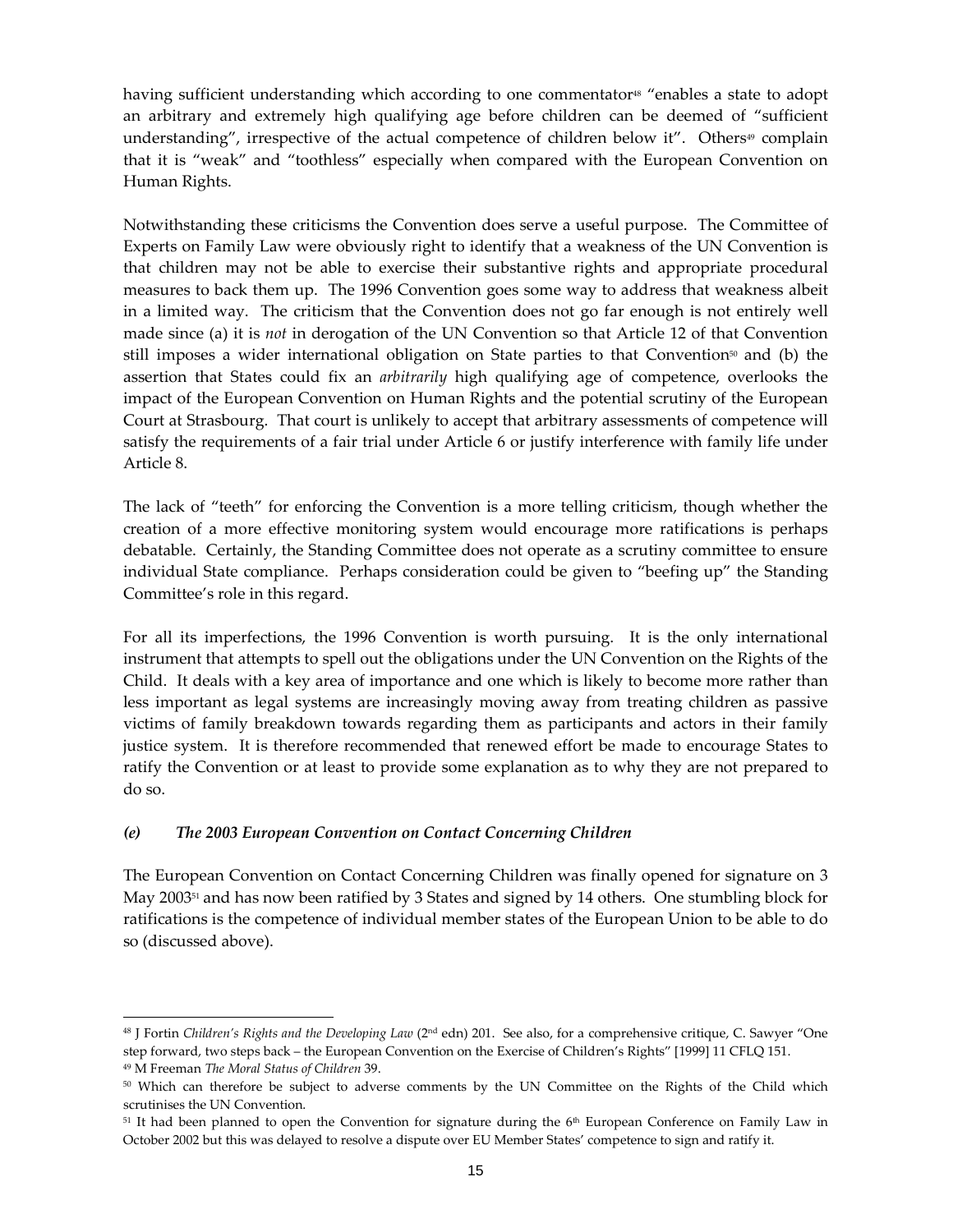The Convention has its origins in a recommendation of the Third European Conference on Family Law, "Family Law in the future" $52$  which noted "that with the continuing internationalisation of family relationships within a unified Europe, the question of transfrontier access was becoming more and more topical".53 Work began in 1996 when the CJ-FA set up a Working Party on custody and access.

#### (i) The scope and scheme of the Convention

Article 1 sets out three objects of the Convention, namely:

- '(a) to determine general principles to be applied to contact orders;
- (b) to fix appropriate safeguards and guarantees to ensure the proper exercise of contact and the immediate return of children at the end of the period of contact;
- (c) to establish co-operation between central authorities, judicial authorities and other bodies in order to promote and improve contact between children and their parents, and other persons having family ties with children'.

Although the second object is primarily and the third object is exclusively concerned with transfrontier contact, the first object is concerned to establish general principles which domestic courts should observe when dealing with contact issues. The thinking behind this is explained in the Preamble, namely that the 'machinery set up to give effect to foreign orders relating to contact concerning children is more likely to provide satisfactory results where the principles on which these foreign orders are based are similar to the principles in the State giving effect to such foreign orders'.

The Convention's reference to 'contact' rather than 'access' is a deliberate change of terminology and is intended to be 'more in line with the modern concerns such as a parental responsibility or parental responsibilities'.<sup>54</sup>

Contact itself is widely defined by Article 2 to include staying contact for a limited time, other forms of communication and the provision of information both to and about the child.55 A 'contact order' is defined as a decision of a judicial authority (which means both a court and an administrative authority having equivalent powers) in respect of any level of contact. An order also includes 'an agreement concerning contact which has been confirmed by a competent judicial authority or which has been formally drawn up or registered as an authentic instrument and is enforceable'. The Explanatory Report explains that 'The inclusion of both court-approved agreements and authentic instruments … is due to the fact that in very many cases, contact with a child results from private agreements rather than a judicial decision'. However, these must be distinguished from purely private agreements which are outside the scope of the Convention.

<sup>52</sup> Cadiz, Spain, April 1995.

<sup>53</sup> See the Explanatory Report to the Convention at para 1.

<sup>54</sup> Explanatory Report, para 6.

<sup>55</sup> Ie children under the age of 18 'in respect of which a contact order may be made or enforced in a State Party' (Article 2(c)). This latter qualification preserves, as does the revised Brussels II Regulation, the application of those internal laws where a child under the age of 18 can obtain full capacity (for example, upon marriage) or whose orders cannot be made or enforced where the child is 16 or over as, for example, in Scotland.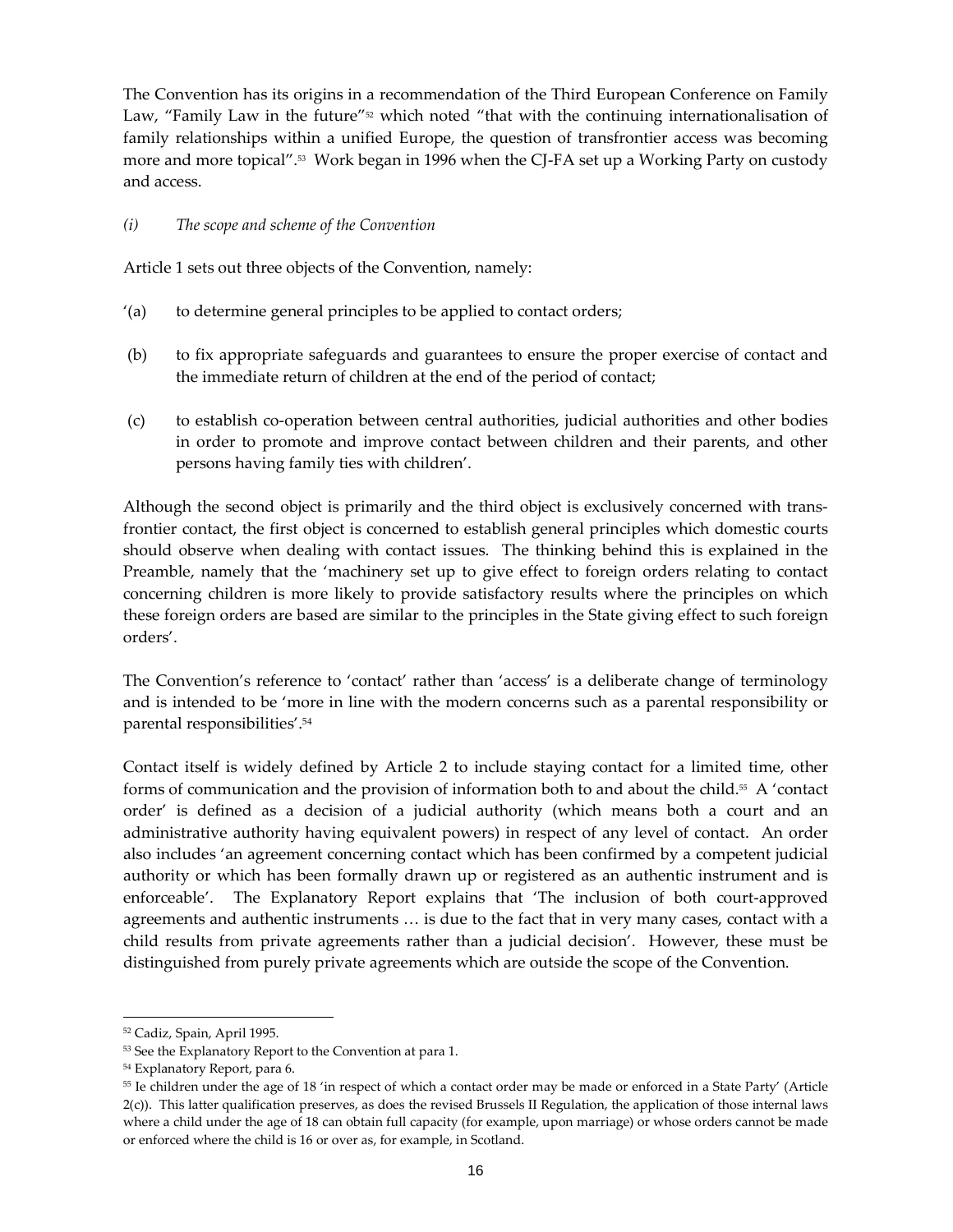#### Recognition and enforcement of trans-frontier contact orders

Although the Convention neither establishes rules of jurisdiction nor deals directly with issues of recognition and enforcement, provision was nevertheless thought to be needed to underline 'the obligation of States Parties to establish, where applicable, in accordance with relevant international instruments, means to facilitate the exercise of contact and custody rights in the case of transfrontier contact order'.56 Article 14 accordingly states that States Parties must provide

- '(a) a system for recognition and operation of law and, where appropriate, enforcement of orders made in other Contracting States concerning contact and rights of custody; and
- (b) a procedure for the advance recognition and enforcement of contact orders made in other States'.

Advance recognition and enforcement is both important and innovative. As the Explanatory Report says, $57$  such a provision 'is the most important guarantee to be taken in order to facilitate the normal exercise of the right of transfrontier contact'. Its main advantage is that 'the prompt return of the child after a period of contact would be facilitated in case of any removal or retention of the child and therefore the parent not having custody of the child would be less likely to try to retain the child after a period of contact'.

Under Article 15 the judicial authority of the State Party in which a transfrontier contact order in another State party is to be implemented may, when recognising or declaring enforceable such a contact order, or at any later time:

'fix or adapt the conditions for its implementation, as well as any safeguards or guarantees attaching to it, if necessary for facilitating the exercise of this contact, provided that the essential elements of the order are respected and taking into account, in particular, a change of circumstances and the arrangements made by the persons concerned. In no circumstances may the foreign decision be reviewed as to its substance'.

Article 15 is modelled on Article 11(2) of the 1980 European Custody Convention, which provision replaces.58 It is intended that the new wording will remove the current problems of interpreting the existing provision.<sup>59</sup>

Article 16 deals with the crucial issue of the child's return at the end of a period of transfrontier contact. It provides:

'1. Where a child at the end of a period of transfrontier contact based on a contact order is not returned, the competent authorities shall, upon request, ensure the child's immediate return, where applicable, by applying the relevant provisions of

1

<sup>56</sup> Explanatory Report, para 108.

<sup>57</sup> At para 111.

<sup>&</sup>lt;sup>58</sup> See Art 19, under which Art 11(2) and (3) of the 1980 Convention will also cease to apply.

<sup>59</sup> See the Explanatory Report, at para 117. These 'problems', however, are not articulated in the Report, but includes the issue of whether the *place* of contact is regarded as "an essential element" of the order.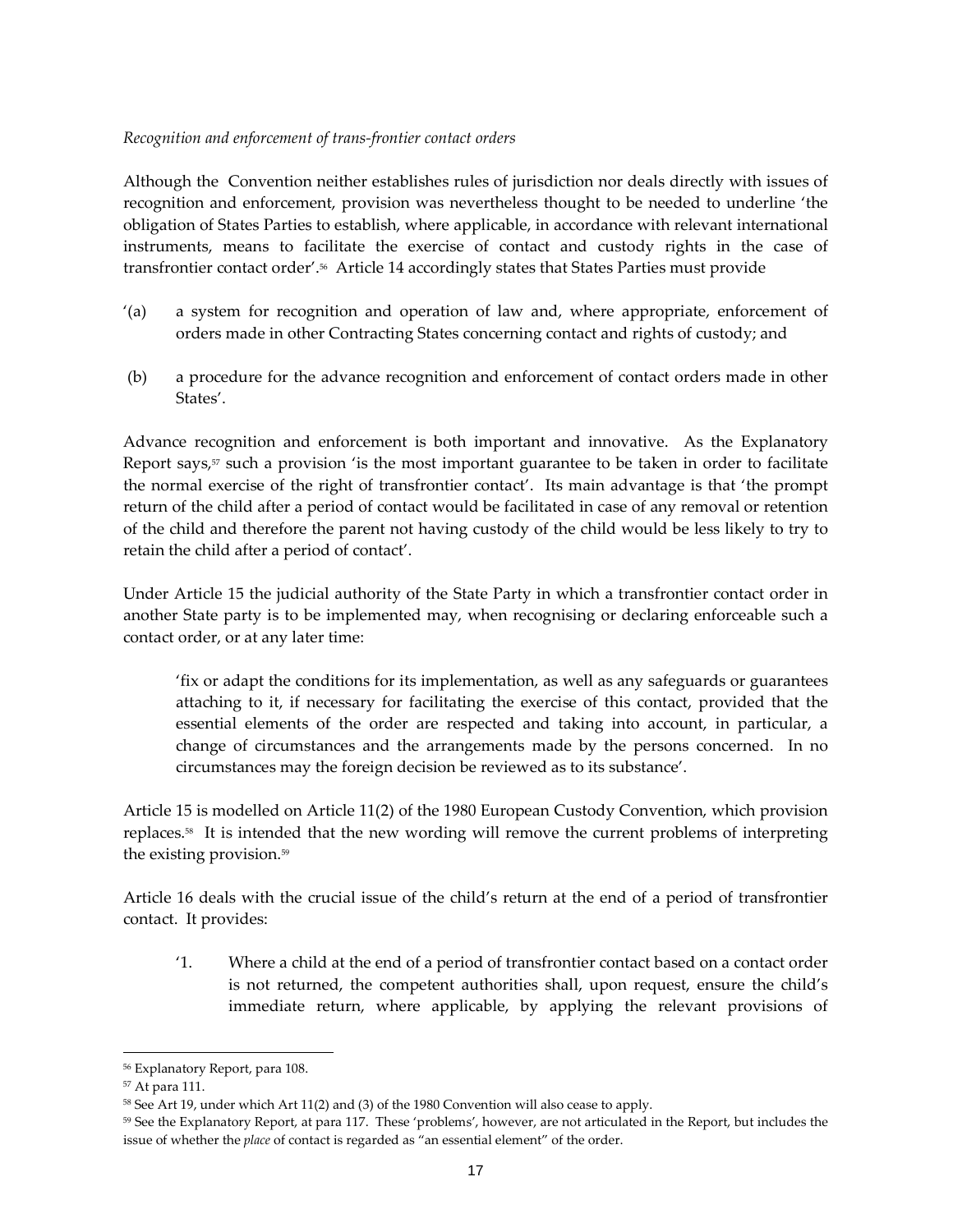international instruments of internal law and by implementing, where appropriate, such safeguards and guarantees as may be provided in the contact order.

2. A decision on the return of the child shall be made, whenever possible, within six weeks of the date of an application for the return'.

As the Explanatory Report says,<sup> $\omega$ </sup> although the Convention does not itself deal with recognition and enforcement of contact orders, Article 16 is an important additional guarantee for the proper exercise of transfrontier contact.

Article 11 obliges each State Party to establish a Central Authority to discharge the functions provided for by the Convention in cases of transfrontier contact. Mirroring the 1980 European Custody Convention, Article 12 enjoins Central Authorities to 'co-operate with each other and promote co-operation between the competent authorities, including judicial authorities' and to act with all 'necessary dispatch'. Underlining the importance of international co-operation, Article 13 enjoins judicial authorities and 'social and other bodies' to co-operate in relation to proceedings regarding transfrontier contact. Central authorities are particularly required to assist judicial authorities in communicating with each other and obtaining such information and assistance as may be necessary for them to achieve the Convention's objectives; and assist children, parents and others having family ties with the child to institute proceedings regarding transfrontier contact.

# (ii) Commentary

The Contact Convention has a positive contribution to make towards tackling the thorny problem of access or contact. It is helpful to have agreed general principles upon which orders are made in the first place and it is advantageous to have a Convention which reflects modern thinking about the issue, not least by referring to 'contact' rather than 'access' and defining it appropriately.

So far as transfrontier contact is concerned there are some potentially important provisions. Of these perhaps the most interesting is that of advance recognition which seems a good idea. The provision for the return of the child at the end of the contact period could also be a useful supplement to the other instruments particularly the enjoinder to reach a decision within six weeks. The powers to modify an access order under Article 15 might well be an improvement on the existing Article 11 of the 1980 European Custody Convention, though in view of the revised Brussels II Regulation, the opportunity to apply it is severely limited. The provisions concerning co-operation are generally well thought out though perhaps the opportunity was missed to promote and facilitate amicable settlements.

Although the Contact Convention satisfies the twin tests of modernity and utility, its major difficulty is its inter-relationship with other international instruments dealing with access. Nevertheless the Convention manages to tread a fine line between not stepping on the toes of other Conventions on questions of jurisdiction, recognition and enforcement, while (assuming that it is possible to mix and match Conventions) making some positive contribution to dealing with the problem. Concerted efforts should be made to encourage further ratifications and accessions.

<sup>60</sup> At para 118.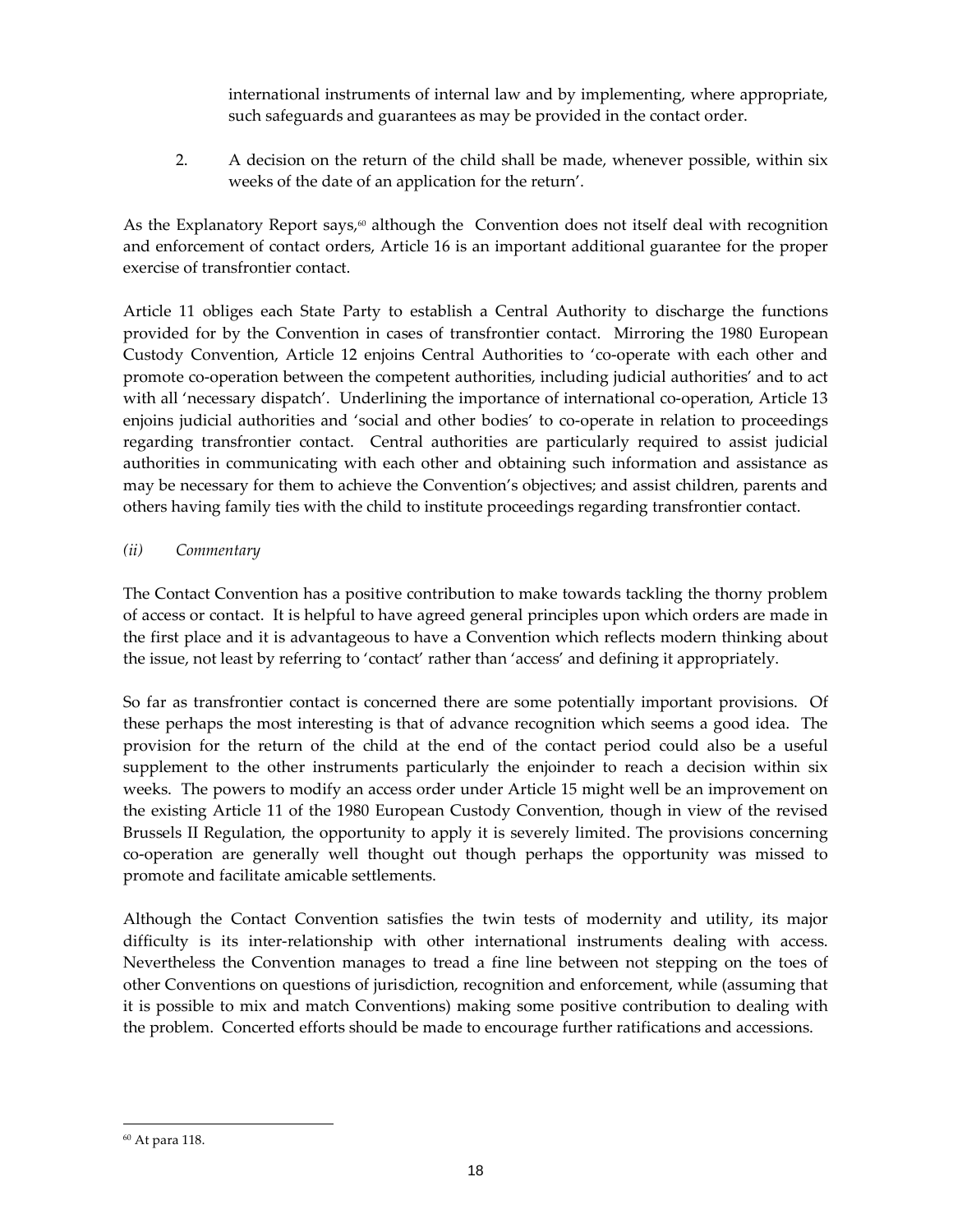#### (f) Other instruments

Time and space does not permit a detailed analysis of all the Council's Recommendations in the field of family law. Some, like Resolution (72) 29 on the lowering of the age of full legal capacity and possibly Resolution 78 (37) on Equality of Spouses in Law, have probably fulfilled their purpose but do not require further action. Others, such as Resolution (77) 12 on the nationality of spouses of different nationalities and Resolution 77 (13) on the nationality of children born in wedlock have to some extent been overtaken by the 1997 European Convention on Nationality. This raises the issue, previously adverted to, as to whether Recommendations can be withdrawn. But a number of others remain of some importance. For example, Recommendation No R (98) 1 on Family Mediation and Recommendation No R (98) 8 on Children's Participation in Family and Social Life remain of considerable contemporary importance and relevance. They compliment the 1996 European Convention on the Exercise of Children's Rights and their application could profitably be reviewed together with that Convention (although note should be taken of the EU's proposals and the possible interest of the Hague Conference concerning mediation). Another pair of Recommendations, namely, Recommendation No R (79) 37 Concerning the Protection of Children Against Ill-treatment and Recommendation No R (85) on Violence in the Family are also of considerable contemporary importance and concern and could profitably be revisited to determine the level of compliance and whether they could or should be converted into a Convention.

Another group of Recommendations that are worth reviewing are those dealing with public law issues concerning children, namely, Recommendation No R (87) 6 on foster families, Recommendation No R (91) 9 on emergency measures in family law and (possibly) Recommendation No R (87) 20 on social reactions to juvenile delinquency. Issues of public law fall outside the field of competence of the European Union and not being primarily issues of private international law, will not be dealt with by the Hague Conference. At the same time the issues are of contemporary relevance and have been the subject of a number of European Court of Human Rights decisions (discussed further below).<sup>61</sup> It may be, therefore, that this is another area which the Council could consider for future action.

#### $IV$  How Instruments Should Be Monitored<sup>62</sup>

 $\overline{a}$ 

It is, of course, one thing to draw up an international instrument but quite another to determine the extent to which it is complied with. Because of the obvious need to know whether and how a particular instrument is working, monitoring the application of instruments is an extremely important issue. This has been recognised by the Council and indeed at its October 2005 meeting, the Bureau of the CDCJ instructed the Secretariat to prepare concrete proposals on monitoring, with the CJ-FA being in charge of this initial activity in the field of family law. Further, in the light of this instruction, the CJ-FA has been invited to establish a monitoring mechanism. $63$  As a result of this instruction/invitation, the issue of monitoring is a crucial part of the remit of this review.

<sup>61</sup> See e.g. KA v Finland [2003] 1 FLR 696, Venema v Netherlands [2003] 1 FLR 552, P, C and S v United Kingdom [2002] 2 FLR 631 TP and KM v United Kingdom (Application Number 28945/95) [2001] 2 FLR 549, K and T v Finland [2001] 2 FLR 707 and Scott v United Kingdom [2000] 1 FLR 958.

 $62$  I would like to acknowledge the help of Maaike Voorhoeve (a Doctoral Student at the University of Amsterdam) for the preparation of this section.

<sup>&</sup>lt;sup>63</sup> See the Bureau of the European Committee on Legal Co-Operation "monitoring the implementation of instruments falling within the field of competence of the CDCJ". CDCJ-BU (2006) 2.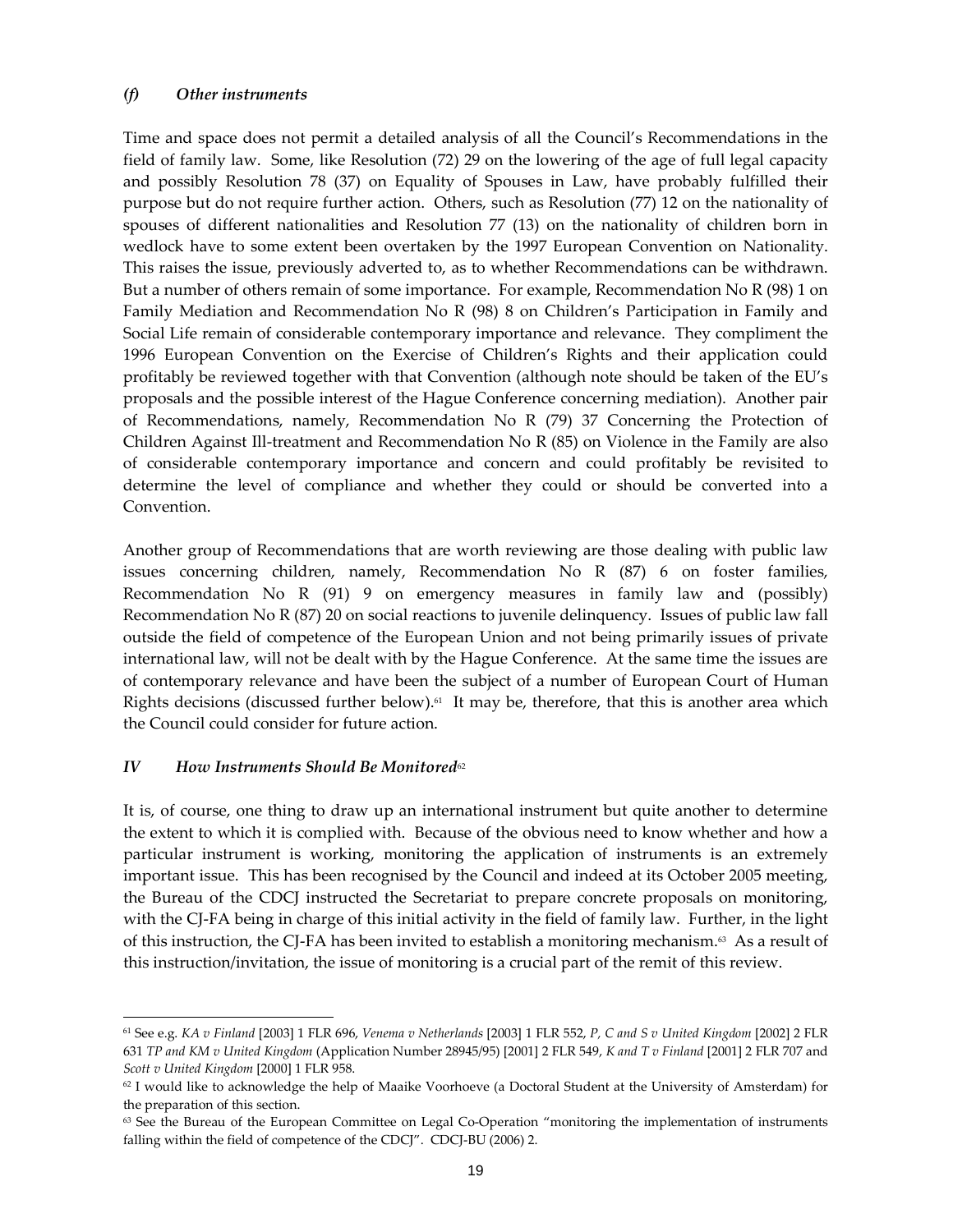To tackle this issue consideration will first be given to reviewing the existing mechanisms for monitoring in the various family law instruments drawn up by the Council. Regard will also be had to monitoring mechanisms used in other family law instruments drawn up by the Hague Conference and the European Union. In the light of this review suggestions will be made on how to proceed.

One further preliminary point needs to be made, namely, as to what is meant by a "monitoring" provision. There are, of course, direct reviewing mechanisms such as a formally stated obligation to review the instrument, the imposition of an obligation upon Contracting States to explain the way in which the instrument is complied with, or the creation of a Standing Committee to oversee the operation of the instrument. But in addition there are what may be termed as "soft monitoring devices" such as States having to notify the General Assembly of the measures taken to implement a particular instrument or to communicate contact details of the authority(ies) required to be set up to the Secretary-General (such appointments are in themselves an indication that the State is implementing the standards of the instrument in question). Examples of all these methods can be found in the family law instruments.

#### (a) Existing mechanisms for monitoring the Council's family law instruments

#### (i) General monitoring mechanisms

Before examining monitoring mechanisms specifically provided for in individual instruments it is worth pointing out that there are some more general means of reviewing Council standards. A key body, of course, is the European Court of Human Rights, which will adjudicate alleged breaches of the European Convention, in particular, in the family law context, Article 8 (right to respect for family life) and Article 12 (right to marry). Many of the Council's instruments in the field of family law build on these individual rights set out in the Human Rights Convention. However, since complaints are lodged against a particular State, rulings are necessarily State specific and while Court judgments may have wide implications for other States, recourse to the Strasbourg court cannot be regarded as a satisfactory general mechanism of review.

It is also worth mentioning in this context, the Commissioner of Human Rights, whose role with regard to monitoring the implementation of Council of Europe standards, is complementary to that of the Court. The Commissioner has several functions, among which is: "providing advice and assistance: (i) to member States:", when he/she identifies possible shortcomings in the law and practice of member states, and to promote "the effective implementation of [human rights] standards by member States and assists them, with their agreement, in their efforts to remedy such shortcomings" (Article 3e). The Commissioner exercises his or her functions independently and impartially while respecting the competence of the supervisory bodies set up under the human rights instruments of the Council of Europe. However, the Commissioner does not take up individual complaints and cannot, therefore, accept any requests to present individual complaints before national or international courts, nor before national administrations..." Furthermore, like the Court, the Commissioner is only competent regarding the European Convention on Human Rights. In short, unless the mandate is changed, the Commissioner cannot be regarded as a general monitoring agent.

In contrast to the Court and the Commissioner, the Committee of Ministers does play an important role in the *general* monitoring of the implementation of instruments. According to Article 15 of the Statute of the Council of Europe, the Committee of Ministers is competent to monitor the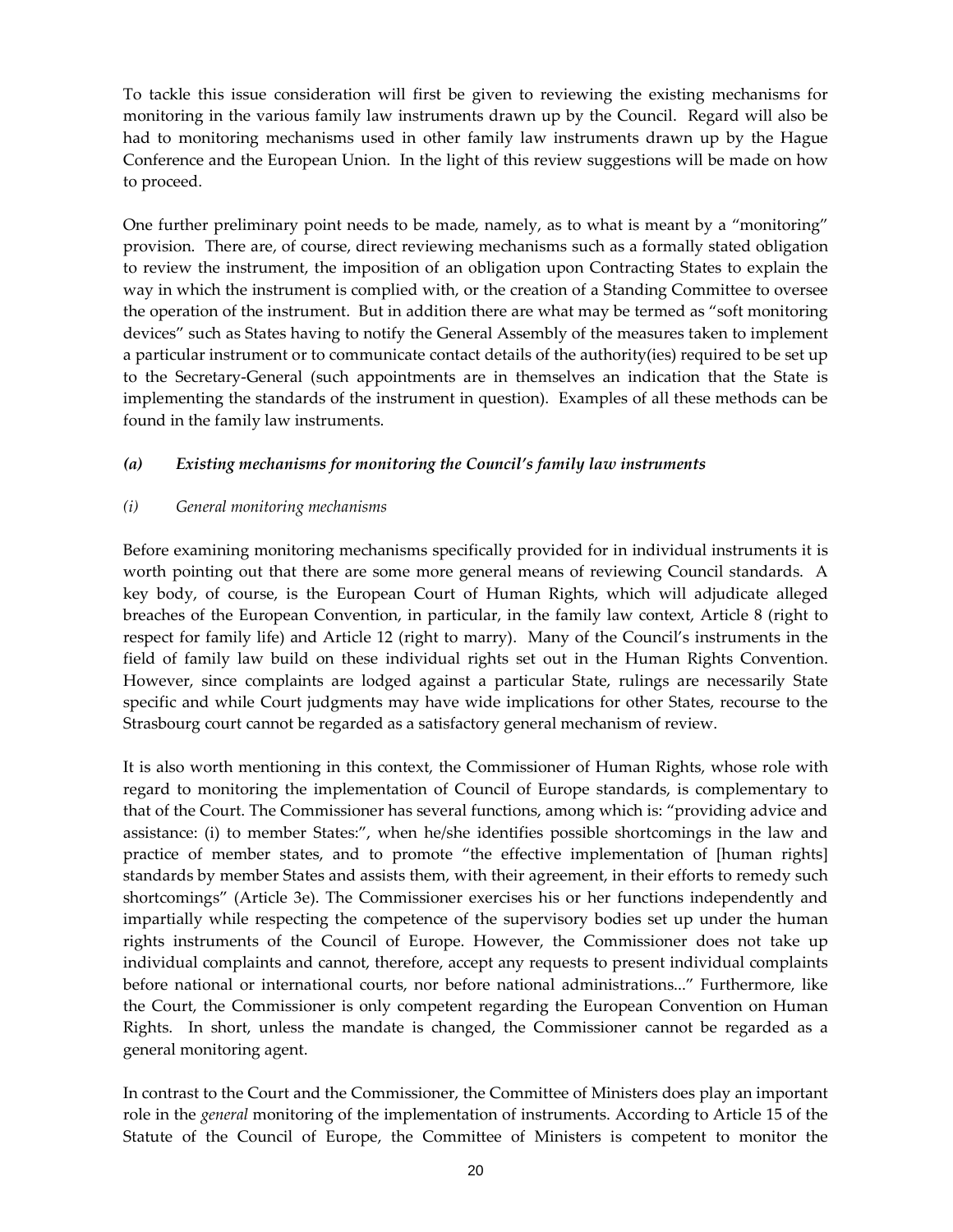implementation of recommendations: 'In appropriate cases, the conclusions of the Committee may take the form of recommendations to the governments of members, and the Committee may request the governments of members to inform it of the action taken by them with regard to such recommendations.'<sup>64</sup>

The Parliamentary Assembly has appointed a Monitoring Committee which is responsible for verifying the fulfilment of obligations assumed by member states under the terms of the Organisation's Statute, the Convention on Human Rights and all other Council of Europe Conventions, as well as the honouring of commitments entered into by the authorities of member states upon accession to the Council of Europe.

Under Article 52 of the Convention, the Secretary-General has the right to request from any State Party an explanation of the manner in which its internal law ensures the effective implementation of the provisions of the Convention. In ratifying the Convention, the States Parties accept the obligation to supply the requested explanations.

Finally, it should be mentioned that the Committee of Ministers has mandated the CDCJ to monitor the instruments in its field of competence. According to Article 4. B. iii. of the Terms of Reference of the CDCJ, one of its functions is to: "... monitor the functioning and implementation of the international instruments coming within its field of competence ...". Furthermore, according to Article 4. D "The CDCJ shall assist States: i. to carry out appropriate reforms: a. with regard to their domestic laws: b. to implement international instruments…" The CDCJ shall also, according to Article 4. D ii: "… obtain information by means of: a. publications …; b. conferences …".

The legal basis for the competence of the Committee to monitor Conventions is based on international treaty practice. Because there is a need for follow-up of instruments, the body adopting a convention has the function of monitoring its implementation by the Contracting Parties.

#### (ii) Specific monitoring mechanisms provided for in the family law instruments

 $\overline{a}$ 

Most of the instruments, including Conventions, under review have no direct monitoring mechanisms. A number, however, impose obligations upon States to notify the Secretary-General of the measures taken to comply with the requirements imposed by the instrument.<sup> $65$ </sup> This is true of the 1967 Convention on the Adoption of Children (Articles 1 and 2) and its proposed replacement (Article 1 of the draft Convention)<sup>66</sup> and the 1975 Convention on the Legal Status of Children Born Out of Wedlock (Article 1). A similar obligation is included in some of the older Resolutions (see, for example, Res (72) 1 on the standardisation of the legal concepts of "domicile" and "residence"; Res (72) 29 on the lowering of the age of full legal capacity and Res (78) 37 on the

<sup>64</sup> Furthermore by rule 9, part 2 of the rules of the Committee of Ministers for the supervision of the execution of judgments and of the terms of friendly settlements (adopted by the Committee of Ministers on 10 May 2006 at the 964th meeting of the Ministers' Deputies), the Committee of Ministers monitors the implementation of the case law of the European Court of Human Rights. In this connection 'The Committee of Ministers shall be entitled to consider any communication from non-governmental organisations, as well as national institutions for the promotion and protection of human rights, with regard to the execution of judgments under Article 46, paragraph 2, of the Convention.'

<sup>65</sup> On a strict interpretation of this type of provision, no obligation of notification arises if, prior to ratification, a State's laws already comply with the instrument in question, see further below.

<sup>66</sup> The draft Convention also requires State Parties to notify the Secretary-General of the names and addresses of the competent authority to which enquiries can be made pursuant to Article 14 (Article 28).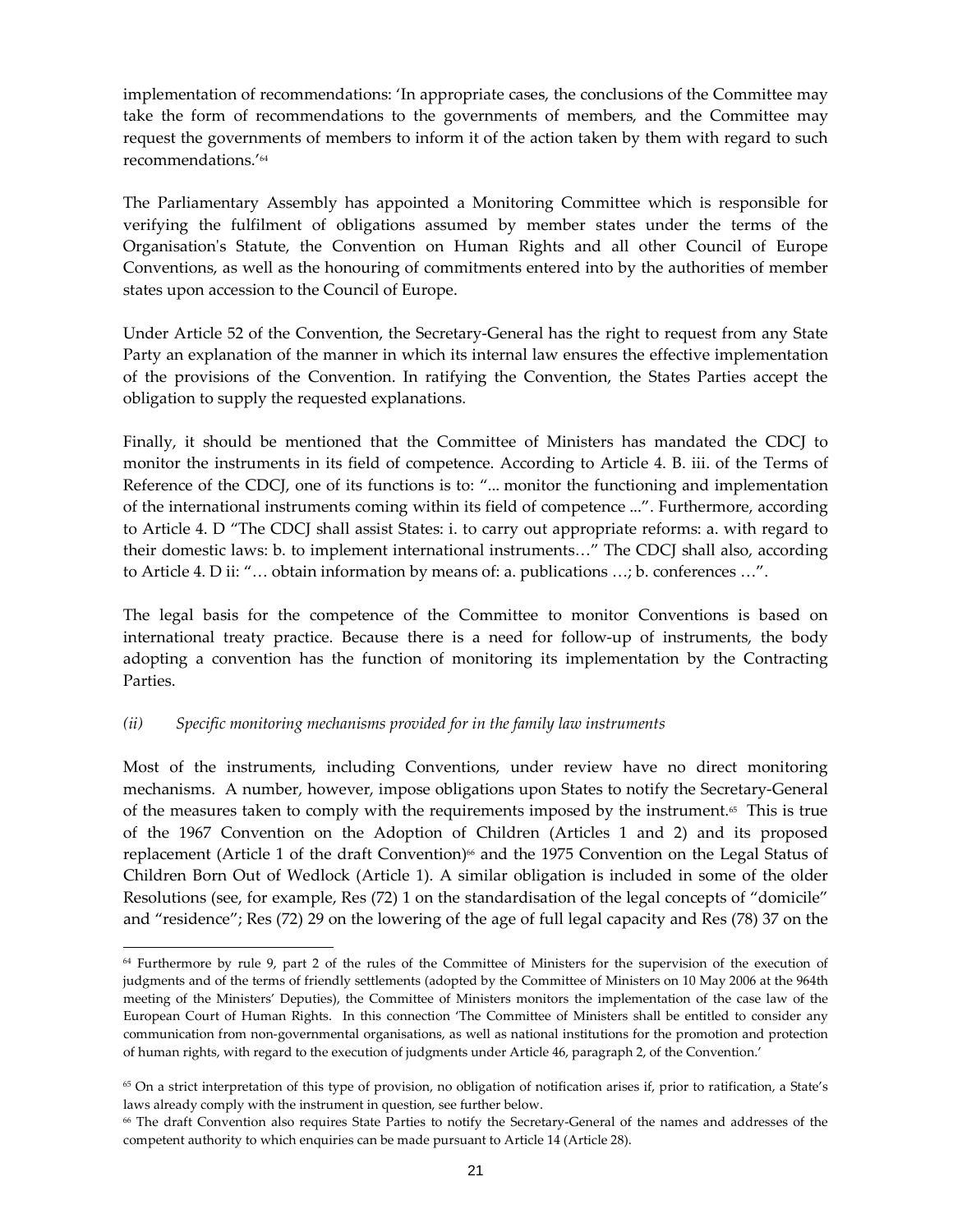equality of spouses in civil law). Recommendation No R (79) 37 Concerning the Protection of Children Against Ill-Treatment goes a further inviting "governments of member states to inform the Secretary-General of the Council of Europe every five years of the steps they have taken to implement the present recommendation. Another variation is Article 2 of the 1967 Adoption Convention which obliges Contracting Parties to notify the Secretary-General both of measures taken to comply with Part III (which provides "supplementary provision" to the Convention) and "having given effect, it *ceases* to give effect to any of these provisions" (emphasis added).

In none of the above instruments is it provided what the Secretary-General should do with the notifications – there is, for example, no obligation to publish them. Nor is there any sanction for failure to notify the Secretary-General.

The 2003 Convention on Contact Concerning Children has no direct monitoring mechanism but there is an obligation (Article 11) to notify the Secretary-General of any appointment of a Central Authority. There is also provision (Article 21) for a Party to propose amendments. Such proposals must be communicated to the CDCJ and that body must express its opinion on the proposal to the Committee of Ministers. This process could operate as one of review.

None of the post 1970s Recommendations, including in particular those on parental responsibilities, violence in the family and family mediation, have any direct or "soft" monitoring provisions at all.

Of all the family law instruments only two have what may be fairly described as direct monitoring mechanisms. The first of these is the 1980 Convention on Recognition and Enforcement of Decisions Concerning Custody, Article 28 of which directs the Secretary-General to invite representatives of the Central Authorities<sup>67</sup> appointed by the Contracting State "to meet in order to study and to facilitate the functioning of the Convention".

According to Article 28 the first meeting had to be called at the end of the third year following the Convention's entry into force and thereafter at the Secretary-General's discretion.<sup>68</sup>

More extensive provision for monitoring is made in the 1996 Convention on the Exercise of Children's Rights inasmuch as Article 16 provides for the creation of a Standing Committee whose express function is to "keep under review" problems relating to the Convention. It is empowered to consider any questions concerning the interpretation and implementation of the Convention and can make recommendations thereon (subject to there being a three quarters majority). It can also propose amendments to the Convention and provide advice and assistance to national bodies set up to promote the exercise of children's rights. Mirroring the obligation under the 1980 Convention, Article 20 directs the Secretary-General to invite the Standing Committee to meet at the end of the third year following the Convention's entry into force and thereafter at the Secretary-General's discretion. In fact because of "budgetary restraints and staff limitations" the first meeting was not held until June 2006 nearly six years after the Convention first came into force.<sup>69</sup>

 $67$  Article 2(3) obliges Contracting States to notify the Secretary-General of the appointment of a central authority.

<sup>68</sup> There have been 10 such meetings in all. The last one was held in June 2006.

<sup>69</sup> Standing Committee on the European Convention on the Exercise of Children's Rights T-ED 3 (2006) E.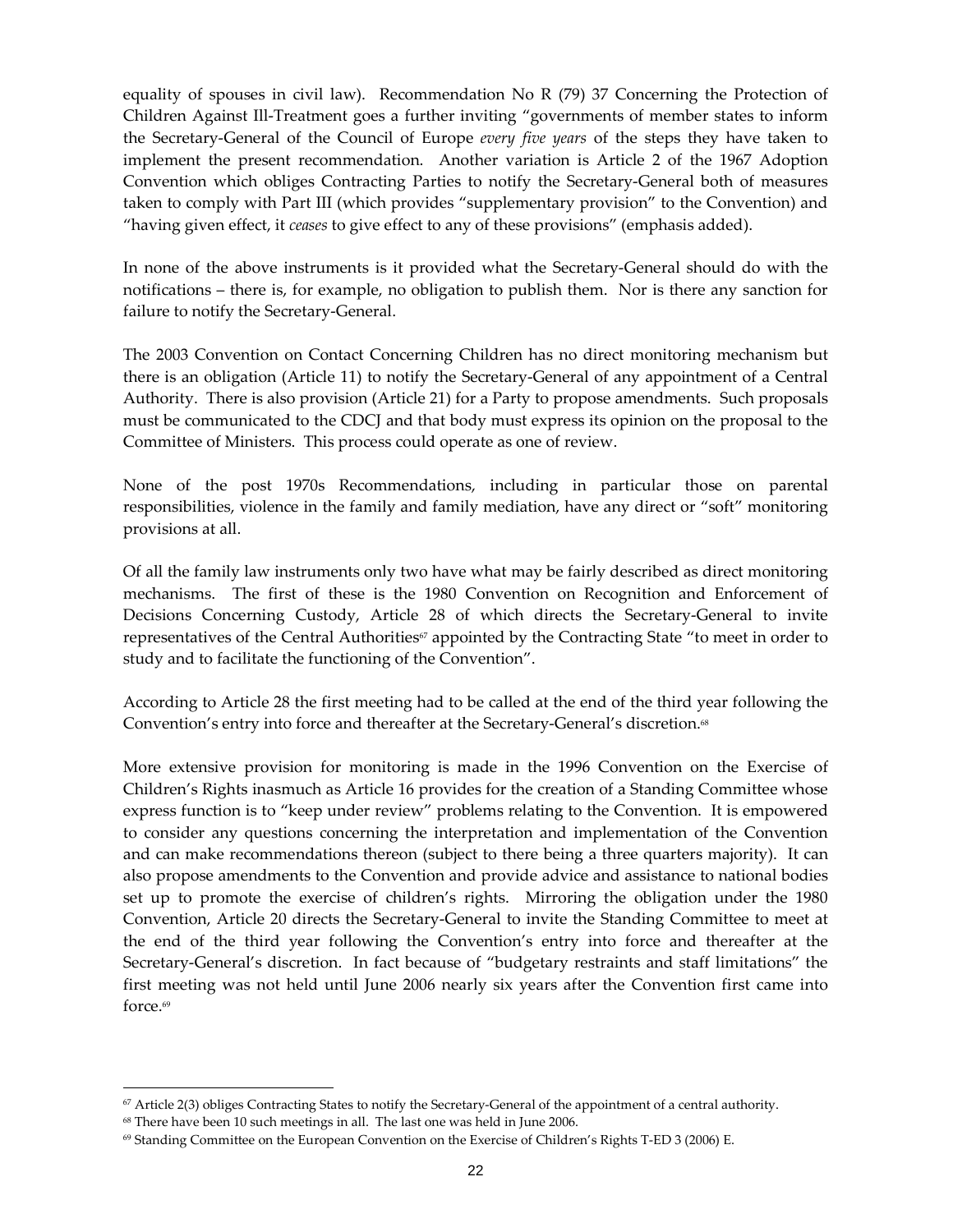#### (iii) Monitoring provisions and practice in comparable Hague and EU instruments

How do the monitoring provisions in the Council instruments compare with those in family law instruments drawn up by the Hague Conference and the European Union?

Surprisingly, there are no monitoring provisions in the 1980 Hague Abduction Convention but in practice the Permanent Bureau organises periodic Special Commissions, held roughly every four years, to review the operation of the Convention. To date there have been five such meetings. This practice has been expressly incorporated into both the 1993 Hague Intercountry Adoption Convention (see Article 42) and the 1996 Hague Protection of Children Convention (see Article 56) which instructs the Secretary-General of the Hague Conference on Private International Law to invoke at "regular intervals" a Special Commission "in order to review the practical operation of the Convention".

A not dissimilar technique is employed in the revised Brussels II Regulation, Article 65 of which, makes specific provision for a review (in the form of a presentation of report presented by the Commission inter alia to the European Parliament and to the Council based on information supplied by member states) to be conducted "no later than 1 January 2012, and every five years thereafter".

#### (b) Commentary and recommendations

What this review clearly demonstrates is that the Council's family law instruments differ widely in their provisions, if any, on monitoring. In other words there is no discernible policy on review and monitoring in the instruments themselves. Given the obvious importance of knowing how the instruments are operating, it is suggested that *all* future instruments concluded by the Council, be they Recommendations or (especially) Conventions, should make *express* provision for monitoring (indeed this issue should be considered as a matter of routine by any Working Party or Committee responsible for the drafting of an instrument). It is tempting to suggest that there should be a single standard monitoring device but this may not be appropriate given the variety of instruments produced by the Council. However, for Conventions there must be a case for making provision for regular review. This could be done via the creation of a Standing Committee as in the Council's 1996 Convention on the Exercise of Children's Rights or simply mandating the Secretary-General of the Council to hold a meeting with appropriate representatives, as in the Council's 1980 Custody Convention and in the Hague Conventions. These "meetings" could take different forms, for example, intergovernmental meetings such as that of the CDCJ, or more general conferences. The advantage of the latter is that it is more "open" but against that has to be balanced the question of costs.

As to the frequency of meetings it seems sensible to hold one relatively soon after the coming into force of the Convention and the Council's choice of requiring a meeting at the end of the third year in both the 1980 and 1996 Convention is certainly defendable. However, as the experience of the 1996 Convention shows, resources might not always permit strict compliance with this type of obligation. It seems preferable, therefore, to use the "Hague formula", i.e. simply to direct the Secretary-General to hold meetings "at regular intervals". This formula also of course deals with subsequent meetings – it seems preferable to the Brussels II specific requirement to hold subsequent meetings every five years since that is too rigid and is also, it is submitted, better than simply leaving it to the Secretary-General's discretion. One result of this suggestion is that the draft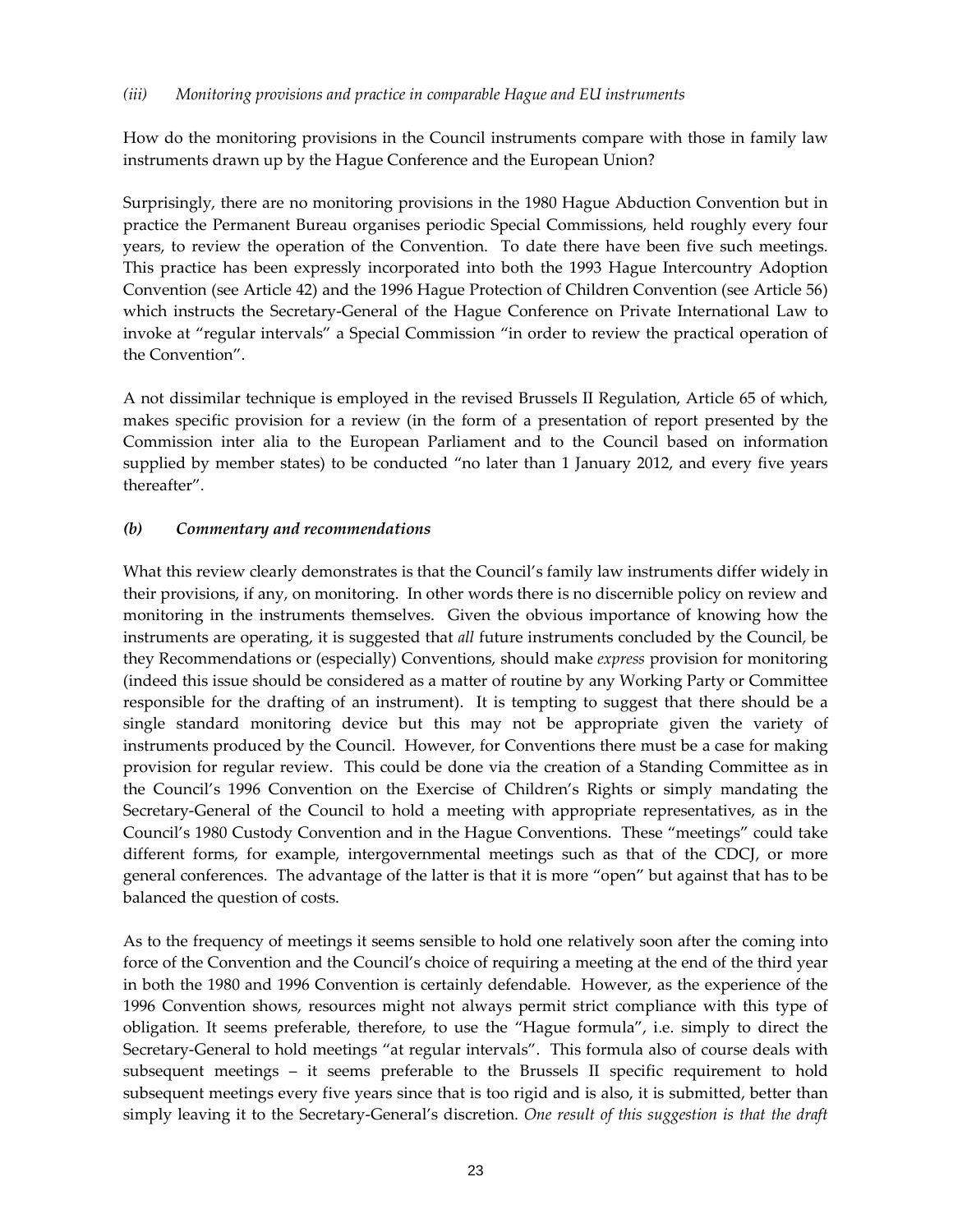Adoption Convention will need amending to provide for a review and any future instrument on parentage will also need an express monitoring mechanism.

Although a formal review mechanism might not be appropriate for all Recommendations, there are some existing ones, for example, Recommendation No R (98) 1 on family mediation and Recommendation No R (99) 4 on children's participation in family and social life where it would seem apt (in this regard the operation of those Recommendations could be reviewed together with the 1996 Convention on the Exercise of Children's Rights – see further below). For other Recommendations, classically those which have a narrow focus such as R (95) 6 and R (99) 4 which inter alia urge State to ratify the Council's 1980 Custody and the Hague's 1980 Abduction Convention or Resolution 72 (29) which recommended the lowering the age of majority to 18, it might be sufficient just to require States to notify the Secretary-General of measures taken. However, this requirement of notification should (a) clearly include the obligation to explain how the law already complies if no fresh steps have been taken $\pi$  and (b) obligate the Secretary-General to publish those responses and to conduct subsequent follow-up surveys.

While the foregoing suggestions deal with future instruments there remains the question of what to do with existing ones. So far as family law conventions are concerned, this is not such a large issue. The 1967 Adoption Convention is in the process of being revised and work is also being done to modernise the 1975 Custody Convention on the Legal Studies of Children Born Out of Wedlock. The 1980 Custody Convention, which in any event has a direct monitoring provision, has become, as has been argued, largely redundant. The 1996 Convention on the Exercise of Children's Rights has a direct monitoring provision and the Steering Committee has recently met. That leaves the 2003 Convention on Contact Concerning Children. That should be reviewed at some point relatively soon (i.e. in late 2008 or 2009) given that it has been in operation since 1 September, 2005 However, given the absence of any internal provision for review it is suggested that the Secretary-General takes it upon his own initiative to hold a review at some future point (either on its own or together with other instruments).

As for Recommendations it would be useful to know (a) what level of compliance there is among member states and (b) what Recommendations member states consider to be of continuing importance. It is suggested that a questionnaire be drawn up along these lines and the responses published and circulated for discussion at least by the CD-CJ. Depending upon the response it might be worth holding a European Conference on Family Law specially devoted to reviewing all the family law work done by the Council and which might also be used to determine the future direction.

It would be wrong, when considering monitoring issues, to ignore the issue of costs and resources. Full-scale reviews are time consuming and expensive. They not only demand the expenditure of resources of the Council but also of the member states. Obviously such costs have to be weighed in the balance with other priorities (though they can be reduced if meetings are organised to review more than one instrument).<sup>71</sup> Nevertheless since there seems little point in drafting Instruments that are ineffective, it does seem vitally important to know how they are operating. This seems a timely moment to take stock.

 $70$  See also below, for a discussion of monitoring *before* ratification.

<sup>71</sup> The Permanent Bureau at the Hague, for example, included reviewing the 1996 Protection of Children Convention together with the 1980 Abduction Convention.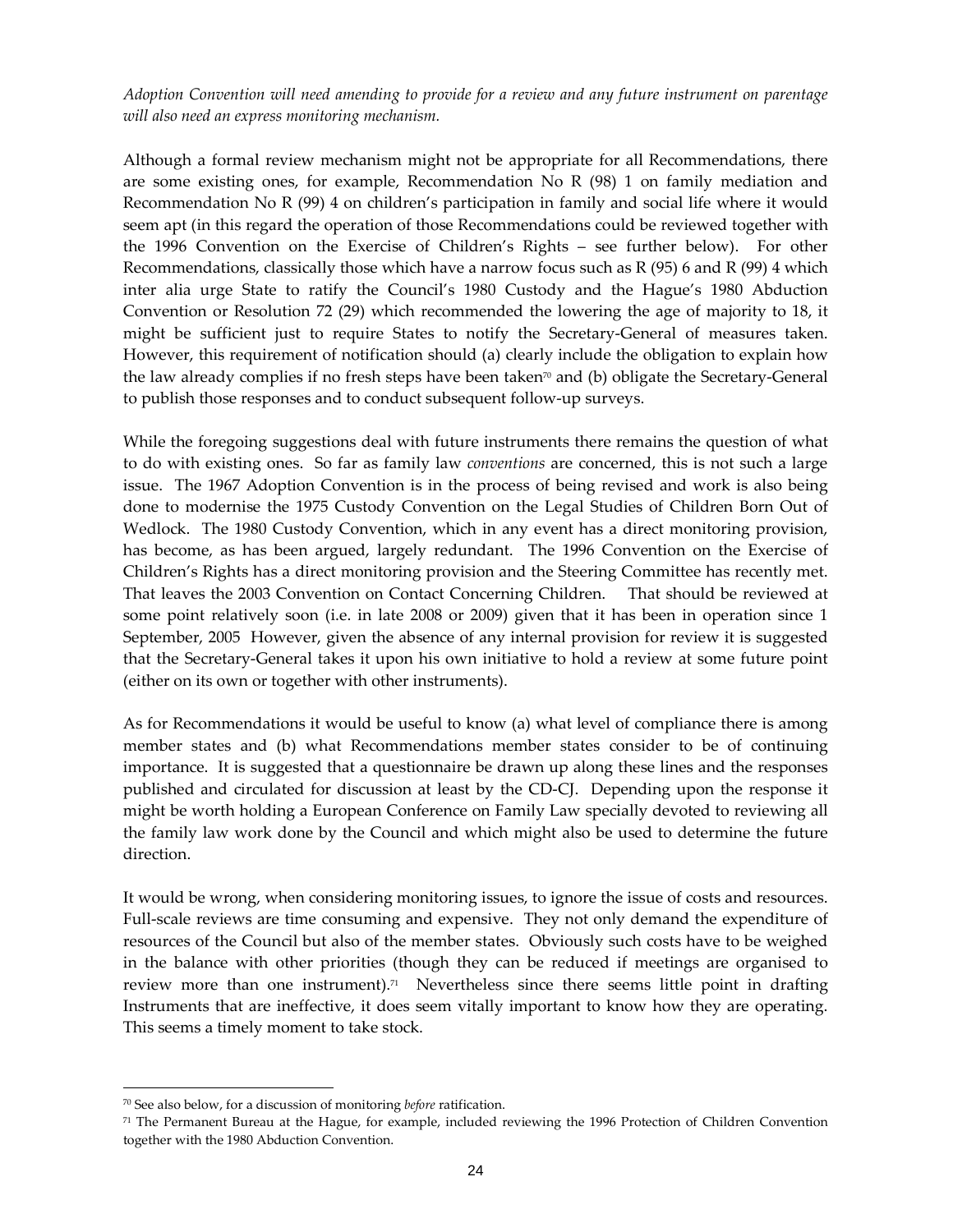One final issue associated with monitoring might be mentioned here, namely "monitoring" before ratification.

The issue of monitoring deals with the implementation after ratification. However, the situation before ratification can also play an important role. The more the national law is made in compliance with the instrument before ratification, the less depends on monitoring when making national law answer to the standards of the Council of Europe. Guidance for individual States can be organised within the framework of the Council of Europe assistance and co-operation programmes.

Even though it is assumed to be a general obligation for States to make national law in compliance with an instrument before ratification<sup>72</sup>, this is rarely explicitly asked for<sup>73</sup> and is therefore not always the case. The Treaty Office does not check this. Many instruments provide for the possibility to use reservations, in order to make national law gradually in compliance with the instrument. Some instruments require a periodical revision of the reservation. This could be used as an opportunity for monitoring: requiring a motivation of the reservation at accession and of the renewal of the reservation.

The United Nations makes use of 'accession packages', in order to facilitate a State to make its national law in compliance with the instruments. The Council could provide for such a tool, accompanied by a small conference or at least the appointment of an expert that can help. Another option would be that the Treaty Office gets more competence in this field, e.g. examining if national law is in compliance with the instrument.

# V An Evaluation of Relevant Case-Law of the European Court of Human Rights<sup>74</sup>

Even since 2000 there has been a plethora of European Court of Human Rights decisions in the field of family law and the following survey is of necessity selective.

Reference has already been made to some case-law both in connection with paternity issues and with public law issues concerning children. Here the case-law is discussed in a little more detail.

# (a) Paternity issues

A number of recent decisions have been concerned with restrictions or even prohibitions on bringing proceedings to establish or to deny paternity. In Rozanski v Poland<sup>75</sup> it was held that the inability of the applicant (who was not married to the mother) to commence either of the procedures (viz appointing a guardian, or requesting the district prosecutor to do so) open to him

l

<sup>72</sup> Art. 18 Vienna Convention:

A State is obliged to refrain from acts which would defeat the object and purpose of a treaty when:

<sup>(</sup>a) it has signed the treaty or has exchanged instruments constituting the treaty subject to ratification,

acceptance or approval, until it shall have made its intention clear not to become a party to the treaty; or

<sup>(</sup>b) it has expressed its consent to be bound by the treaty, pending the entry into force of the treaty

and provided that such entry into force is not unduly delayed.

<sup>73</sup> Council of Europe: only in connection with the Convention on Data Protection.

<sup>74</sup> I wish to acknowledge the research assistance of Katarina Horosova, Research Assistant at Cardiff University Law School's Centre for International Family Law Studies.

<sup>75</sup> Application No 55339/00, [2006] 2 FCR 178.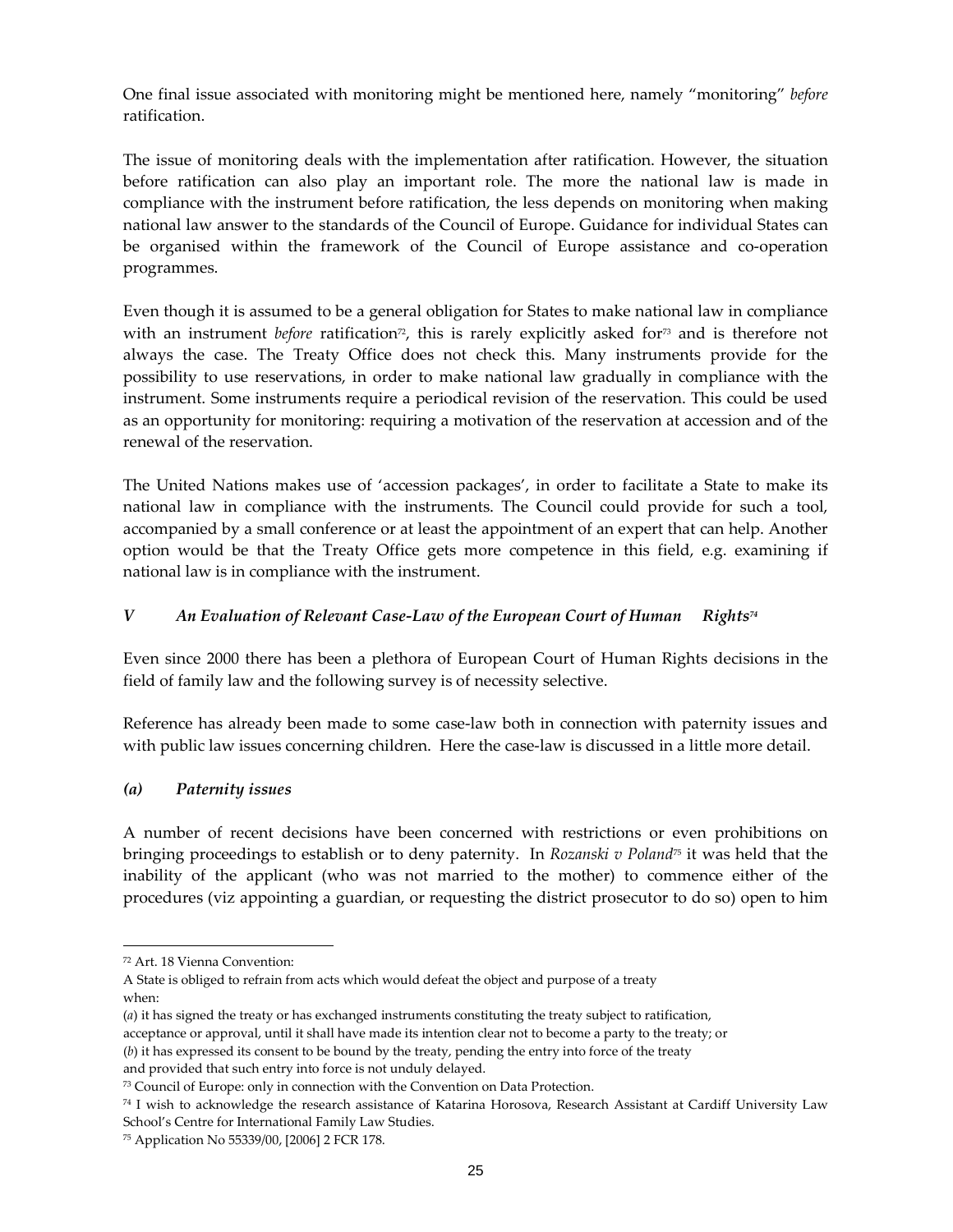to establish his paternity violated his Article 8 rights. Conversely, in both Shofman v Russia<sup>76</sup> and *Mizzi v Malta*<sup>77</sup> the inability of the husbands in each case to challenge the presumption of paternity notwithstanding the evidence of DNA tests violated, inter alia, their Article 8 rights. Restrictions have to be proportionate to the legitimate aims being pursued, i.e. some restrictions (for example, time limits) might be justifiable but they must not be arbitrary or discriminatory, or pointless. An illustration of this latter point is Znamenskaya  $v$  Russia<sup>78</sup> in which a mother wished to challenge the registration of her former husband as the father of her stillborn child but was thwarted because the domestic courts held that the relevant legislation only applied to living children and in any event the dead child had acquired no civil rights. Here it was held that the prevailing of a legal presumption over biological and social reality without regard to both established facts and the wishes of those concerned and which benefited no-one was a clear violation of Article 8. Finally, regard might also be had to Mikulic  $v$  Croatia<sup>79</sup> in which a domestic court's inefficiency to determine paternity violated the child's (who had been born out of wedlock) Article 8 rights to have the uncertainty as to her personal identity resolved without unnecessary delay.

This case-law has relevance to the current work being done on parentage.<sup>80</sup>

#### (b) Public law issues concerning children

Perhaps not surprisingly, given the seriousness of the issue, there have been numerous cases concerning the State's removal or failure to remove children into care. They have also concerned a number of different Convention rights.

A cluster of decisions, all against the United Kingdom, have concerned alleged breaches of Article 3 (in these cases, the right not to be subjected to inhuman or degrading punishment). Thus in  $E \nu$ United Kingdom<sup>81</sup> the local authority's failure to protect children from abuse by their stepfather (who had been convicted of offences of indecency and who, as the local authority knew, still lived at home contrary to a probation order condition) violated Article 3. Similarly, in Z v United Kingdom<sup>82</sup> Article 3 was also found to be violated because of the local authority's failure to take adequate protective measures in respect of the severe neglect and abuse which the four applicant children were known to be suffering at the hands of their parents.

Article 5 (the right to liberty etc) was unsuccessfully invoked in Koniarska v United Kingdom<sup>83</sup> by an applicant detained under a secure accommodation order since its purpose was educational supervision as interpreted for Convention purposes.

<sup>76</sup> Application No 74826/01, [2006] 1 FLR 680.

 $\%$  Application No 26111/01, [2006] 1 FLR 1048. See also Paulik v Slovakia (Application No 10699/05), [2006] 3 FCR 323 and Tavli v Turkey (Application No 11449/00).

<sup>78</sup> Application No 77785/01, [2005] 2 FCR 406.

<sup>79</sup> [2002] 1 FCR 720. Note also Karcheva v Bulgaria (Application No 60939/00), [2006] 3 FCR 434 in which unduly long proceedings to resolve paternity was held to be in breach of Article 6.

<sup>80</sup> As does Odiévre v France [2003] 1 FCR 621 in which the inability of a child seeking information about her birth mother who had given birth anonymously was held (surprisingly) not to violate her Article 8 rights.

<sup>81 [2003] 1</sup> FLR 348. Cf DP and JC v United Kingdom [2003] 1 FLR 50 in which because the local authority did not know about the case there had been no violation of Article 3 (nor Article 8) though on the facts the lack of an effective remedy violated Article 13.

<sup>82</sup> Application No 29392/95, [2001] 2 FLR 612.

<sup>83</sup> Application No 33670/96 (12 October, 2000).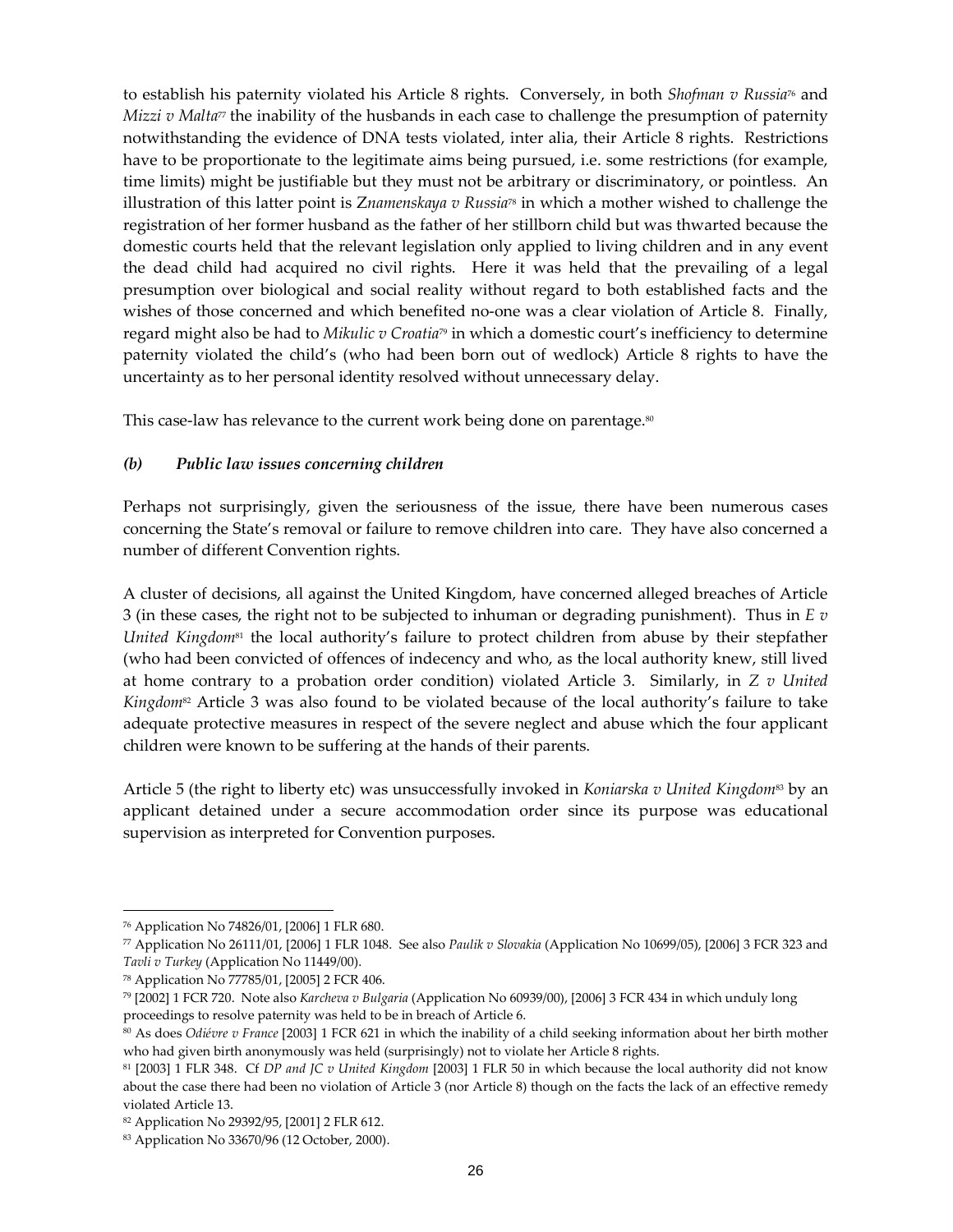Most cases, however, invoke allegations of violations of Article 8 (right to respect for family life) and/or Article 6 (right to a fair trial). They involve a variety of issues. For example, some involve the question of removal of children at birth. Thus in *K and T v Finland*,<sup>84</sup> Article 8 was found to be violated on the basis that while compelling reasons were needed to justify a removal at birth against the mother's will, no such reasons were found in this case. A similar decision was reached in P, C and S v United Kingdom<sup>85</sup> it being held that (notwithstanding that the mother had previously lost custody of an older child and had been found guilty of deliberately causing injury to the child) the removal of her second child at birth violated Article 8 because such a removal was unnecessary as there was no suspicion of life threatening conduct from the mother immediately after the child's birth.

Other cases emphasise the temporary nature of care and the consequent positive duty to take measures to facilitate family reunification as soon as is reasonably feasible. See in this respect  $R \, v$ *Finland*<sup>*s*</sup> and *KA v Finland*.<sup>*s*</sup> Another aspect of initial removal and subsequent retention of a child is the need for procedural fairness. Hence, the lack of an ability to participate in decision making can amount to a breach of Article 6. See in this respect Venema v Netherlands,<sup>88</sup> P, C and S v United Kingdom<sup>89</sup> and L v Finland.<sup>90</sup> Note might also be taken of TP and KM v United Kingdom,<sup>91</sup> in which the local authority's failure to disclose vital evidence (a video of the child's disclosure interview) which deprived the mother an effective opportunity to deal with allegations that the child could not be safely returned to her, was held to violate Article 8.

Cases raising other issues include MG  $v$  United Kingdom,<sup>92</sup> in which the failure to provide the applicant (who had spent periods in voluntary care) with a full copy of his social services records violated Article 8 and L v United Kingdom<sup>93</sup> where it was held not to be in breach of Article 8 to disclose to the police an expert's report prepared for care proceedings and available to all parties to those proceedings.

It is submitted that, as this brief résumé shows, there is sufficient material, particularly in view of the existing Recommendations on emergency measure  $(R (91) 9)$ , social reactions to juvenile delinquency (R  $(87)$  20) and on foster families (R  $(87)$  6) to justify identifying public law issues concerning children as being a potential area for further work by the Council.

#### $(c)$  Private law disputes concerning children<sup>94</sup>

Not surprisingly a number of petitions determined by the Court involve private law disputes particularly concerning access disputes. One repeated type of breach of Article 8 is a State's failure

<sup>84 [2001] 2</sup> FLR 707. Note also the breach of Article 8 by reason of the failure to take proper steps to reunite the family.

<sup>&</sup>lt;sup>85</sup> [2002] 2 FLR 631. Compare also Haase v Germany (Application No 11057/2) [2004] 2 FLR 39 in which a court decision (made in the parents' absence) to remove parental rights and to deny access, was, given the absence of urgency, held to be unjustifiable interference with family life, contrary to Article 8.

<sup>86</sup> Application No 34141/96, [2006] 2 FCR 264.

<sup>87</sup> [2003] 1 FLR 696.

<sup>88 [2003] 1</sup> FLR 552. See also Moser and another v Austria (Application No 12643/02), [2006] 3 FCR.

<sup>89</sup> Above. But compare Gnahore v France (2002) 34 EHRR 38 and Scott v United Kingdom [2000] 1 FLR 958.

<sup>90</sup> [2000] 2 FLR 118.

<sup>&</sup>lt;sup>91</sup> Application No 28945/95, [2001] 2 FLR 549.

<sup>92</sup> [2002] 3 FCR 289.

<sup>93 [2000] 2</sup> FLR 332.

<sup>94</sup> The following discussion omits references to cases whose deportation etc is alleged to violate Article 8 on the basis of interfering with family life.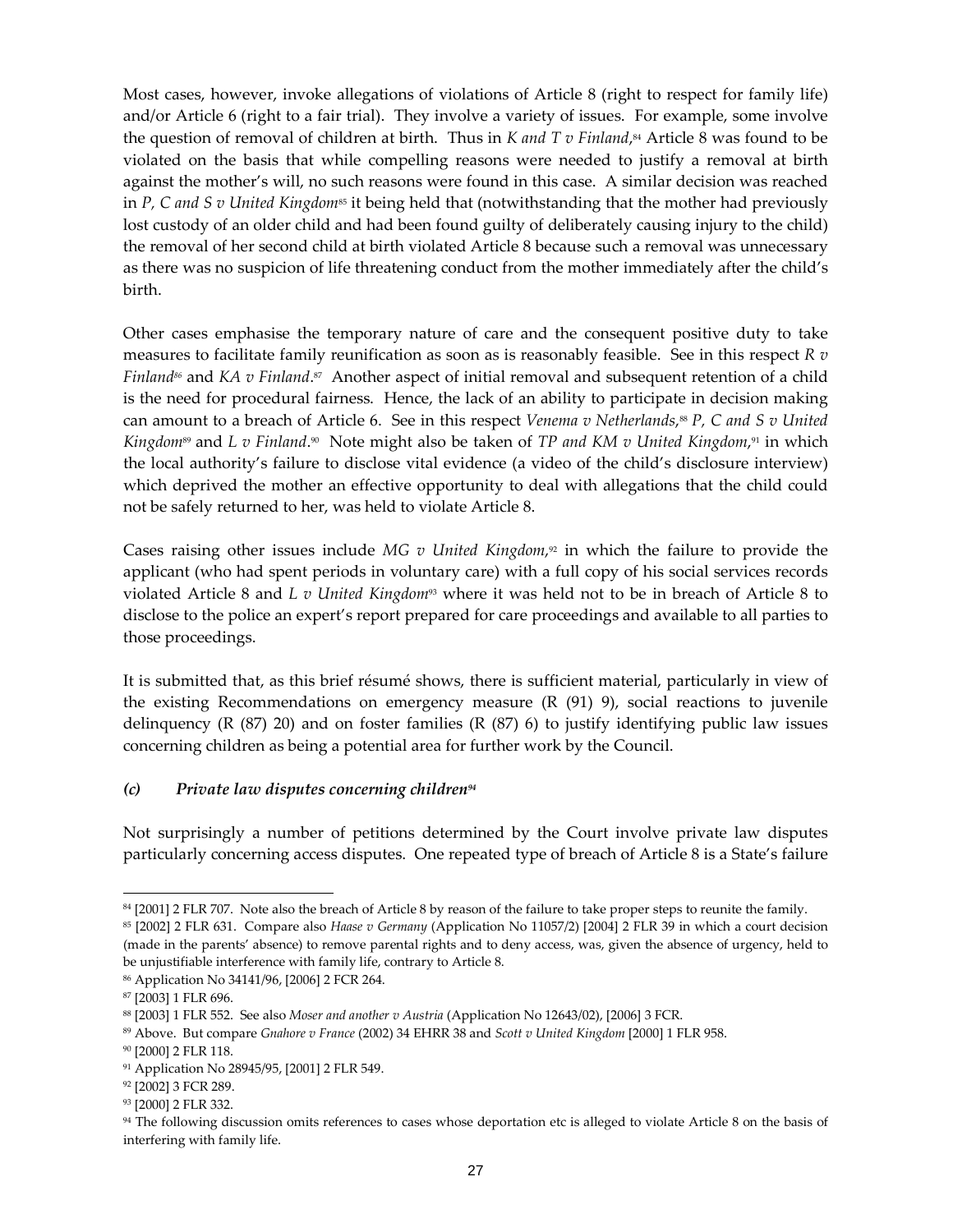either to enforce or speedily to enforce a contact order. See in this respect Zawadka v Poland,<sup>95</sup> Kosmopoulou v Greece<sup>96</sup> and Hansen v Turkey.<sup>97</sup> A number of other cases have concerned the lack of enforcement measures to effect a return following child abduction.<sup>98</sup> However, although these are important rulings, their overall significance for this review is perhaps limited. Perhaps of more relevance are cases which involve the issue of hearing the child's voice, which is central to the aim of the 1996 Convention on the Exercise of Children's Rights. In this respect note might be taken of  $C$  v Finland<sup>99</sup> in which it was held too much reliance had been placed on the children's views, effectively giving them a right of veto. Another important decision is Sahin  $v$  Germany, Sommerfeld  $v$  Germany<sup>100</sup> in which it was held, contrary to the earlier Chamber decision, to be going too far to say that domestic courts should always hear evidence from a child in court. In *Sahin* the child was five and the domestic court was held to be entitled to rely on the findings of an expert. However, in contrast the failure to commission any independent report is likely to be contrary to Article 8.<sup>101</sup>

#### (d) Miscellaneous cases

Not all Human Rights cases directly involve children or involve them at all. For example two cases102 against Germany involved changes in legislation resulting in non payment of child benefit to the applicants. This was held on the facts to be in breach of Article 14 in conjunction with Article 8. Other recent cases have involved successful claims in relation to statelessness,<sup>103</sup> the inability to get married,104 and the refusal to allow a married woman to use only her maiden name.<sup>105</sup>

However, while these decisions are important in themselves they have little significance in planning at this stage, future work in the field of family law.

# VI What Direction The Council's Future Family Law Programme Might Take

The obvious immediate priority for the Council is to complete its current work in the field of family law. In the first place this means finalising the draft Convention on the Adoption of Children. Such an instrument should take account both of the comments made in this Review and, of course, any other comments that may have been received. It should also include express monitoring provisions and an express statement that upon ratification the 1967 Convention ceases to have effect. The Explanatory Notes could profitably explain how the new instrument's Articles replace those of the 1967 Convention. In this regard it would be helpful to include a Derivation Table.

<sup>95</sup> Application No 48542/99, [2006] 1 FLR 371. But compare e.g. Süss v Germany (Application No 40324/98), [2006] 1 FLR 522 in which no violation was found because the applicant himself had contributed to the delays; and Glaser v United Kingdom [2001] 1 FLR 253 – complexity of proceedings justified delay.

<sup>96</sup> Application No 60457/00, [2004] 1 FLR 800.

<sup>97</sup> Application No 36141/97, [2004] 1 FLR 142. See also Lebbnik v Netherlands (2005) 40 EHRR 18 and Nuutinen v Finland (2002) 34 EHRR 15.

<sup>98</sup> See in this respect Karadzic v Croatia (Application No 35030/04), [2004] 1 FCR 36, Gil and AUI v Spain (Application No 56673/00), [2005] 1 FLR 190, Maire v Portugal (Application No 48206/00), [2004] 2 FLR 653, Sylvester v Austria (Application Nos 36812/97 and 40104/98), [2003] 2 FLR 210 and Ignaccolo-Zenide v Romania (2001) 31 EHRR 212.

<sup>99</sup> Application No 18249/02, [2006] 2 FCR 195.

<sup>100</sup> [2003] 2 FLR 671.

<sup>&</sup>lt;sup>101</sup> See e.g. Palau-Martinez v France (Application No 64927/01), [2004] 2 FLR 810 and Elshoz v Germany [2000] 2 FLR 486.

<sup>102</sup> See Okpisz v Germany (2006) 42 EHRR 32 and Niedzwieki v Germany (2006) 42 EHRR 33.

<sup>103</sup> See Sisojeva v Latvia (2006) 43 EHRR 33.

<sup>104</sup> B v United Kingdom (2006) 42 EHRR 11.

 $105$  Unal Tekeli v Turkey (2006) 42 EHRR 53.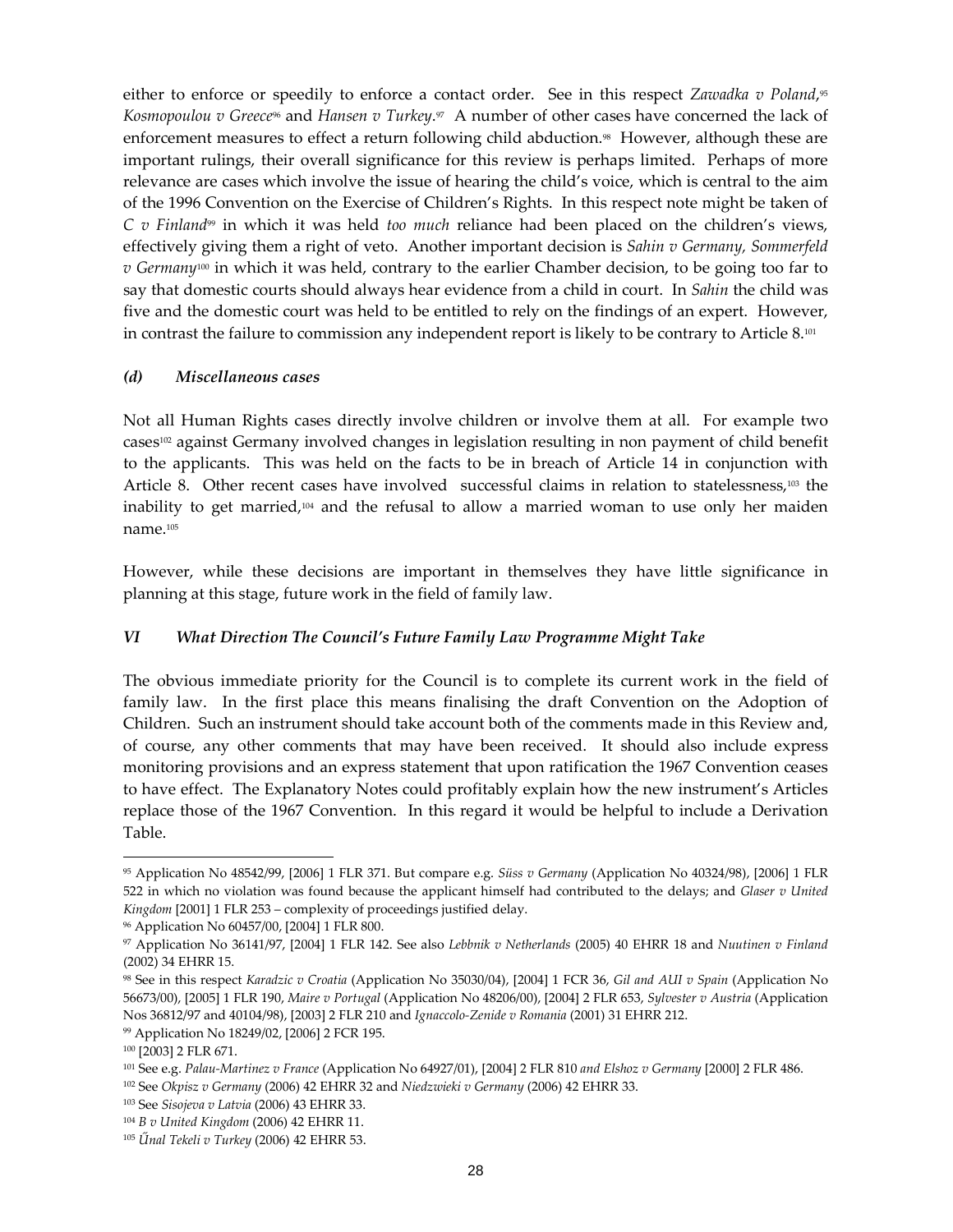The second priority is for the Council to complete its work on parentage. In this regard it is recommended that the new instrument should be a Convention (i.e. not a Recommendation). Such a Convention should be based on the White Paper On Principles Concerning the Establishment and Legal Consequences of Parentage but taking into account (a) the comments received during the consultation period, (b) the comments made in this Review, (c) the recent European Court of Human Rights case-law and, ideally, (d) having regard to the about to be completed Principles Regarding Parental Responsibilities drawn up by the Commission on European Family Law. The new instrument should also include express monitoring provisions and should explicitly replace both the 1975 Convention on the Legal Status of Children Born Out of Wedlock and Recommendation (84) 4 on Parental Responsibilities. The Explanatory Notes should clearly state how the new provisions equate or relate to both those of the 1975 Convention and 1984 Recommendation and include a Derivation Table.

A third issue, not to be overlooked when considering priorities, is to factor in reviews. Consideration needs to be given as to whether a full-scale European Conference to review all the Council's family law instruments should be organised.

Apart from the above mentioned priorities consideration needs to be given as to what new fields of study might be undertaken by the Council. Existing Recommendations point to two fields, namely, domestic violence and public law issues concerning children. Both fields are of contemporary importance and fall within the norm-setting criteria set out in the Introduction. It may be that in relation to domestic violence the Recommendations already go far enough, though it would be important to know how far member states comply with the Recommendations. This at least argues for a review. With regard to public law issues concerning children, Human Rights case-law (discussed in Section V above) does suggest that there is a need to examine this area and it is therefore suggested that serious consideration be given to investigating this topic.

Looking further ahead there is an arguable case for examining divorce law and the legal position of non marital cohabitants. Again each of these areas are of contemporary importance and fall within the norm-setting criteria set out in the Introduction. The case for examining divorce is that with the increasing mobility of the population (encouraged by freedom of movement within the European Union) there is increasing pressure to harmonise this key law of status. Advantage can be taken of the work done by the CEFL which, after commissioning reports on the position in 22 European jurisdictions, has drawn up a set of Principles on Divorce.<sup>106</sup>

With regard to the position of cohabitants, there is some evidence that this is becoming of increasing concern to many European jurisdictions and again with the increasing mobility of the population, there is an obvious need for some harmonisation of rights and protection.

<sup>106</sup> See K Boele-Woelki, F Ferrand, C González Beilfuss, M Jänterä-Jareborg, N Lowe, D Martiny and W Pintens Principles of European Family Law Regarding Divorce and Maintenance Between Former Spouses (2002).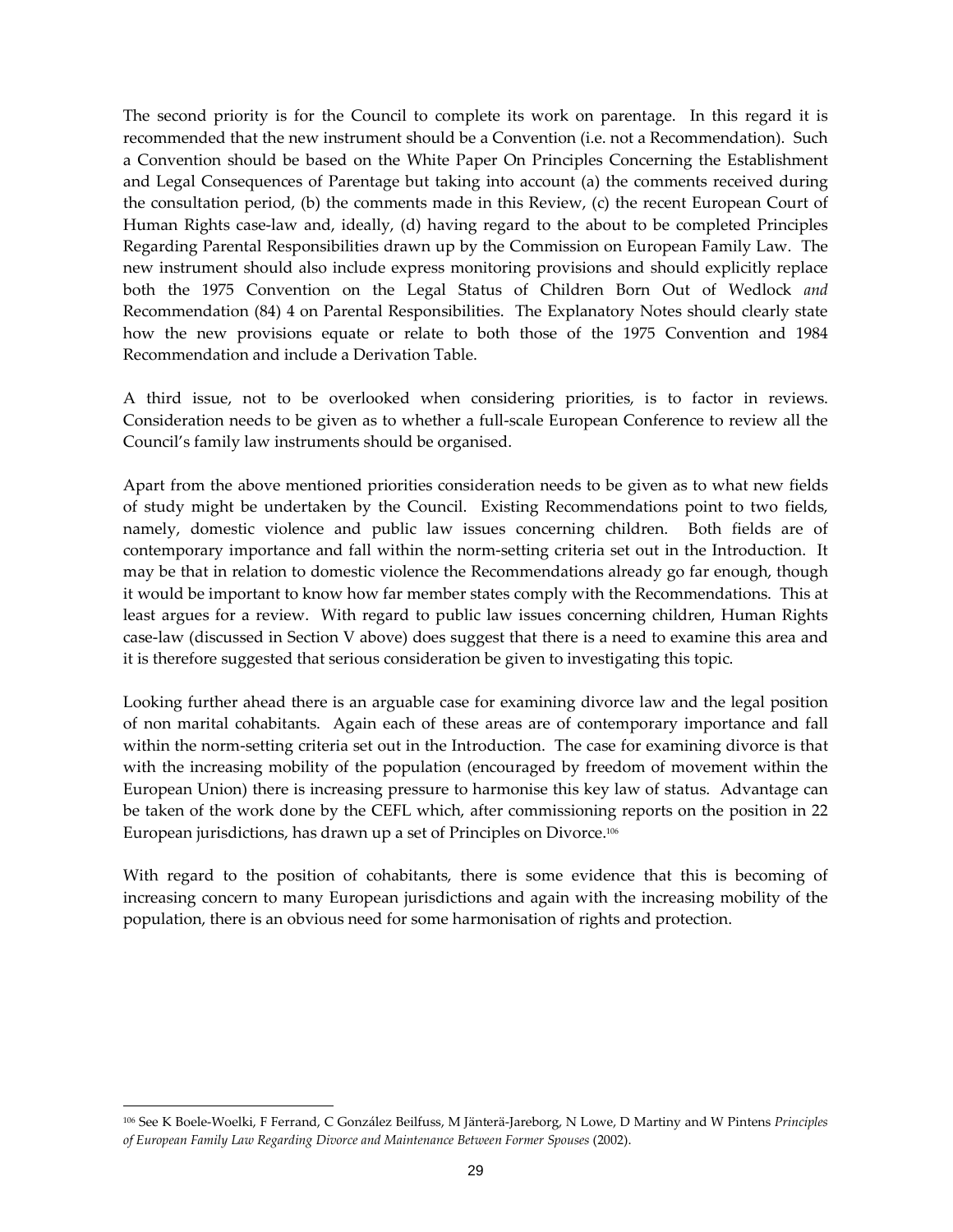# VII Summary of Suggestions and Recommendations

# (a) General Issues

- The Council should avoid duplicating work done by the Hague Conference of Private International Law and the European Union. Clashes of international instruments should be avoided at all costs.
- The Council's existing instruments should be judged according to their modernity, utility and their compatibility with the instruments drawn up by other international bodies.
- The Council's future work should be based on norm setting driven in part by the rulings of the European Court of Human Rights.
- The relationship between Recommendations and Conventions needs careful consideration. Query whether there should be a policy on the role of future Recommendations?
- Efforts should be made to widen the reach of the commitment to Conventions. Accessions should be encouraged.
- Future Conventions should be "accession friendly".

# (b) Existing Instruments

- The draft Convention on Adoption of Children is generally to be welcomed (though some details of drafting need attending to and there needs to be a specific monitoring provision).
- The 1975 European Convention on the Legal Status of Children Born Out of Wedlock and Recommendation (84) 4 on Parental Responsibilities need to be replaced along the lines of the White Paper on Principles Concerning the Establishment and Legal Consequences of Parentage. This new instrument should take the form of a Convention and be a top priority for the Council's future work.
- The 1980 European "Custody" Convention has largely become redundant and should no longer be promoted.
- The 1996 European Convention on the Exercise of Children's Rights is worth promoting and efforts should be made to secure more ratifications and accessions (in this respect the wider observer participation on the Steering Committee is a welcome development).
- The 2003 European Convention on Contact Concerning Children is worth promoting and efforts should be made to secure more ratifications (the "EU" problem being noted) and accessions. The Secretary General of the Council should call a meeting to review the Convention in due course.
- The Recommendations concerning family violence and the protection of children and on public law concerning children remain of contemporary importance and would be profitably revisited with a review to considering whether they could or should be converted into a Convention.
- The Recommendation on Mediation and on Children's Participation in Family and Social Life are of considerable contemporary importance and should be promoted.

# (c) Monitoring

• All future instruments should include express monitoring provisions. The "Hague formula" of directing the Secretary General to hold meetings "at regular internals" might be an appropriate approach for Conventions and "major" Recommendations.